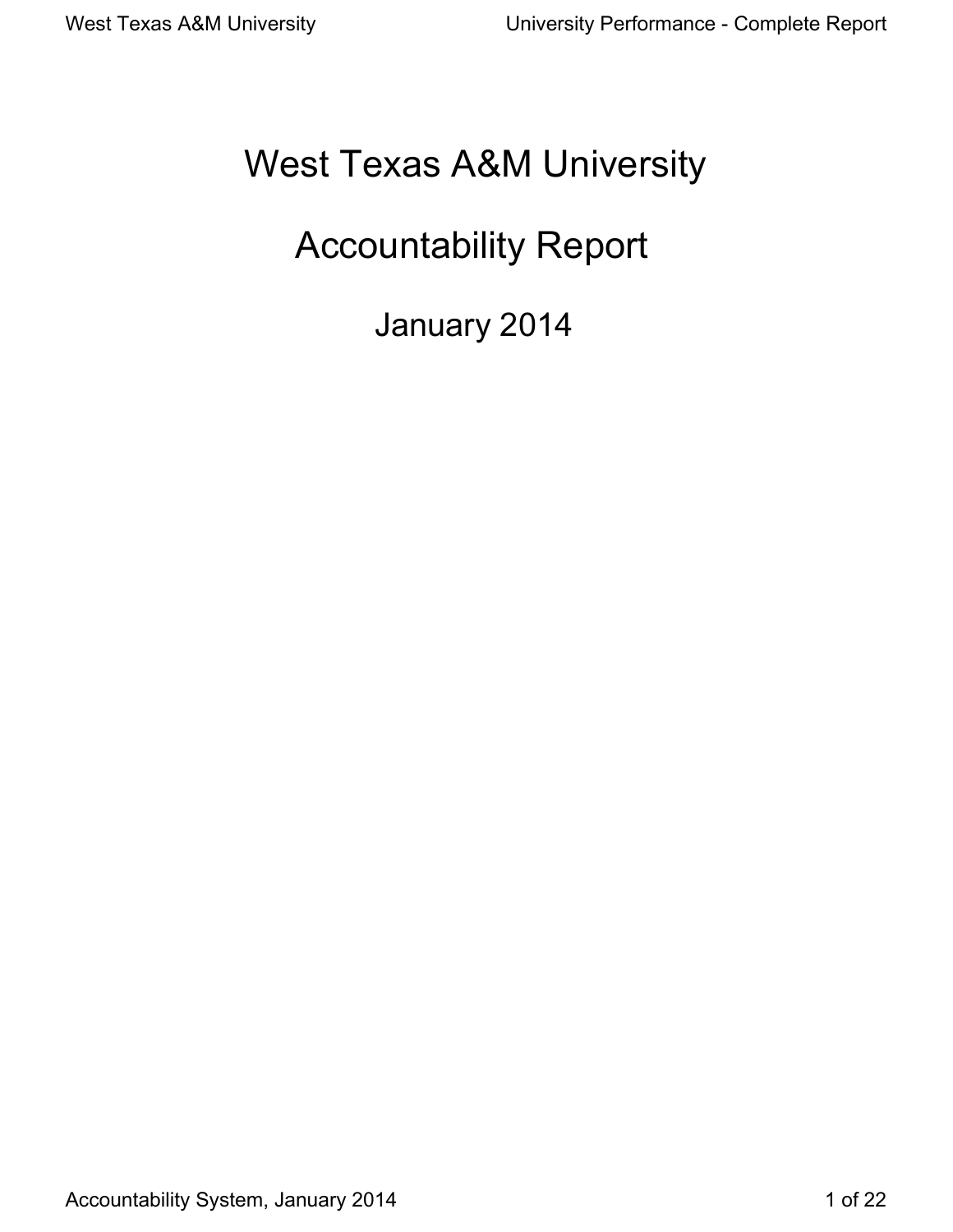#### **Participation - Key Measures**

| <b>Enrollment</b> |
|-------------------|
|-------------------|

| 1. Fall headcount (unduplicated)                                                   |                                                 |                                                                              |                                  |                                                                                                  |                                   |                                                |                                                                            |                                                                  |                                                        |
|------------------------------------------------------------------------------------|-------------------------------------------------|------------------------------------------------------------------------------|----------------------------------|--------------------------------------------------------------------------------------------------|-----------------------------------|------------------------------------------------|----------------------------------------------------------------------------|------------------------------------------------------------------|--------------------------------------------------------|
|                                                                                    |                                                 | <b>Fall 2000</b>                                                             |                                  | <b>Fall 2012</b>                                                                                 |                                   | <b>Fall 2013</b>                               | ℅<br>Fall<br>I2000 to l<br>Fall<br>2013                                    | <b>Change Closing the</b><br>Gaps<br>Target-<br><b>Fall 2015</b> | Institutional Closing the<br>Gaps<br><b>Completion</b> |
| Total*<br>White<br>African American<br>Hispanic<br>Asian<br>International<br>Other | 6,775<br>5,481<br>221<br>749<br>92<br>190<br>42 | $(80.9\%)$<br>$(3.3\%)$<br>$(11.1\%)$<br>$(1.4\%)$<br>$(2.8\%)$<br>$(0.6\%)$ | 7.909<br>424<br>97<br>181<br>262 | 5,269 (66.6%) 5,427 (64.8%)<br>$(5.4\%)$<br>1,676 (21.2%)<br>$(1.2\%)$<br>$(2.3\%)$<br>$(3.3\%)$ | 8.381<br>504<br>109<br>172<br>314 | 1,855 (22.1%) 147.7%<br>$(1.3\%)$<br>$(2.1\%)$ | 23.7%<br>$-1.0\%$<br>(6.0%) 128.1%<br>18.5%<br>$-9.5%$<br>$(3.7\%)$ 647.6% | 9,460<br>5,533<br>627<br>3,300                                   | 88.6%<br>98.1%<br>80.4%<br>56.2%                       |

\*Hispanic students, except international ones, are counted as Hispanic. Students who are "Multi-Racial one of which is African American" are included with the African American students. Asian includes Asian, Hawaiian, and Pacific Islanders. "Other" includes American Indian, Alaskan Native, Unknown, and two or more races, excluding African American. International students are shown as a separate category.



**Source: Coordinating Board Management (CBM) Report 001 Source: Coordinating Board Management (CBM) Report 001**

#### **Full-Time Equivalent Enrollment**

| 2. Fall semester credit hours (SCH) includes undergraduate(15), master's(12), doctoral(9), special-professional(12), |  |
|----------------------------------------------------------------------------------------------------------------------|--|
| and optometry(17).                                                                                                   |  |
|                                                                                                                      |  |

|                           | <b>Fall 2000</b> | <b>Fall 2012</b> | <b>Fall 2013</b> | % Change<br><b>Fall 2000 to</b><br><b>Fall 2013</b> |
|---------------------------|------------------|------------------|------------------|-----------------------------------------------------|
| <b>Total FTSEs</b>        | 5,218            | 6,323            | 6,706            | 28.5%                                               |
| <b>State-Funded FTSEs</b> | 5,198            | 6,257            | 6,627            | 27.5%                                               |

NOTE: The percentage change is based on the actual FTE numbers and may vary slightly from the calculation produced by the rounded numbers. Post-baccalaureate students are counted separately from master's for headcount enrollment and are counted with master's for FTE enrollment calculations.

#### **Participation - Contextual Measures**

|                                                                      | <b>Fall 2000</b> | <b>Fall 2012</b> | <b>Fall 2013</b> | <b>Point Change</b><br><b>Fall 2000 to</b><br><b>Fall 2013</b> |
|----------------------------------------------------------------------|------------------|------------------|------------------|----------------------------------------------------------------|
| 3. First-time undergraduates from Texas top 10% and Texas top 11-25% |                  |                  |                  |                                                                |
| Students in Texas top 10%                                            | 13.5%            | 15.6%            | 15.7%            | 2.2                                                            |
| Students in Texas top 11-25%                                         | N/A              | 23.5%            | 22.8%            | N/A                                                            |
| 4. First-time entering applicants accepted                           | 47.1%            | 74.7%            | 76.7%            | 29.6                                                           |
| 5. First-time accepted, enrolled                                     | 115.2%           | 44.3%            | 44.3%            | $-70.9$                                                        |

Additional applicant data is available at: http://www.txhighereddata.org/AppAccEnrInfo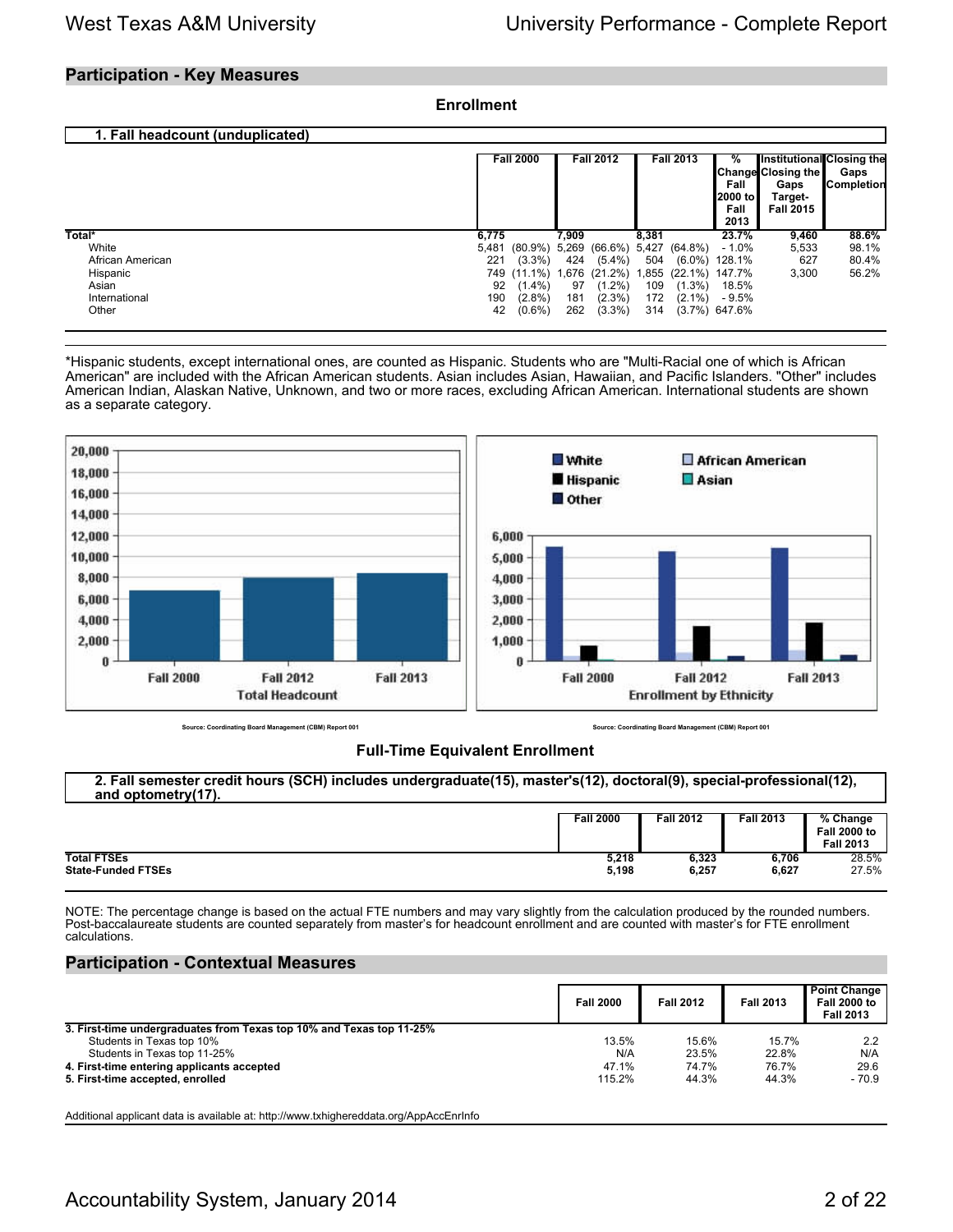|                                                                        | FY 2000 | FY 2011 | FY 2012 | <b>Point Change</b><br>FY 2000 to<br>FY 2012 |
|------------------------------------------------------------------------|---------|---------|---------|----------------------------------------------|
| 6. Racial and ethnic composition of Texas public high school graduates |         |         |         |                                              |
| White                                                                  | 51.5%   | 37.0%   | 36.1%   | $-15.4$                                      |
| African American                                                       | 12.9%   | 13.3%   | 13.1%   | 0.2                                          |
| Hispanic                                                               | 32.1%   | 44.0%   | 44.8%   | 12.7                                         |
| Asian                                                                  | 3.2%    | 3.7%    | 3.9%    | 0.7                                          |
| Other                                                                  | 0.3%    | 1.9%    | 2.1%    | 1.8                                          |

### **UG Students by SCH taken at 2-year colleges**

| 7. UG Students by SCH taken at 2-year colleges |                                     |            |                                     |            |                                     |            |                                            |  |
|------------------------------------------------|-------------------------------------|------------|-------------------------------------|------------|-------------------------------------|------------|--------------------------------------------|--|
|                                                | <b>Fall 2000</b>                    |            | <b>Fall 2012</b>                    |            | <b>Fall 2013</b>                    |            | Point                                      |  |
|                                                | <b>Fall UG</b><br><b>Enrollment</b> | Rate       | <b>Fall UG</b><br><b>Enrollment</b> | Rate       | <b>Fall UG</b><br><b>Enrollment</b> | Rate       | Change<br>Fall 2000 to<br><b>Fall 2013</b> |  |
| <b>UG Students</b>                             | 5,561                               | $(100\%)$  | 6,543                               | (100%)     | 6,908                               | $(100\%)$  |                                            |  |
| 0-12 hours                                     | 1,071                               | (19.3%)    | 1,112                               | $(17.0\%)$ | 1,149                               | $(16.6\%)$ | $-2.7$                                     |  |
| <b>13-24 hours</b>                             | 400                                 | (7.2%)     | 1,046                               | $(16.0\%)$ | 1,084                               | $(15.7\%)$ | 8.5                                        |  |
| <b>25-29 hours</b>                             | 123                                 | $(2.2\%)$  | 300                                 | $(4.6\%)$  | 301                                 | $(4.4\%)$  | 2.2                                        |  |
| <b>30-42 hours</b>                             | 265                                 | $(4.8\%)$  | 451                                 | $(6.9\%)$  | 449                                 | $(6.5\% )$ | 1.7                                        |  |
| 43-59 hours                                    | 344                                 | $(6.2\%)$  | 440                                 | $(6.7\%)$  | 467                                 | (6.8% )    | 0.6                                        |  |
| 60-66 hours                                    | 180                                 | $(3.2\%)$  | 252                                 | $(3.9\%)$  | 294                                 | $(4.3\%$ ) | 1.1                                        |  |
| 67+ hours                                      | 513                                 | $(9.2\%)$  | 716                                 | $(10.9\%)$ | 716                                 | $(10.4\%)$ | 1.2                                        |  |
| All Students with SCH at TX 2-Yr<br>college    | 2,896                               | $(52.1\%)$ | 4,317                               | $(66.0\%)$ | 4,460                               | $(64.6\%)$ | 12.5                                       |  |
| <b>Awarded Core</b>                            | 0                                   | $(0.0\%)$  | 124                                 | $(1.9\%)$  | 118                                 | $(1.7\%)$  | 1.7                                        |  |
| <b>Associate Degree</b>                        | 403                                 | (7.2%)     | 900                                 | $(13.8\%)$ | 954                                 | $(13.8\%)$ | 6.6                                        |  |

For data about SCHs taken for dual credit by institution, go to<http://www.txhighereddata.org/interactive/HSCollLink2.cfm>

|                                                                                                                                                       | <b>Fall 2000</b>         | <b>Fall 2012</b>        | <b>Fall 2013</b>        | %/Point Change<br><b>Fall 2000 to</b><br><b>Fall 2013</b> |
|-------------------------------------------------------------------------------------------------------------------------------------------------------|--------------------------|-------------------------|-------------------------|-----------------------------------------------------------|
| 8. Semester credit hours<br>Total undergraduate semester credit hours<br>Total graduate semester credit hours<br>Percentage graduate SCH to total SCH | 71.019<br>5.797<br>7.5 % | 84.750<br>8.049<br>8.7% | 89.295<br>9.012<br>9.2% | 25.7%<br>55.5%<br>1.7                                     |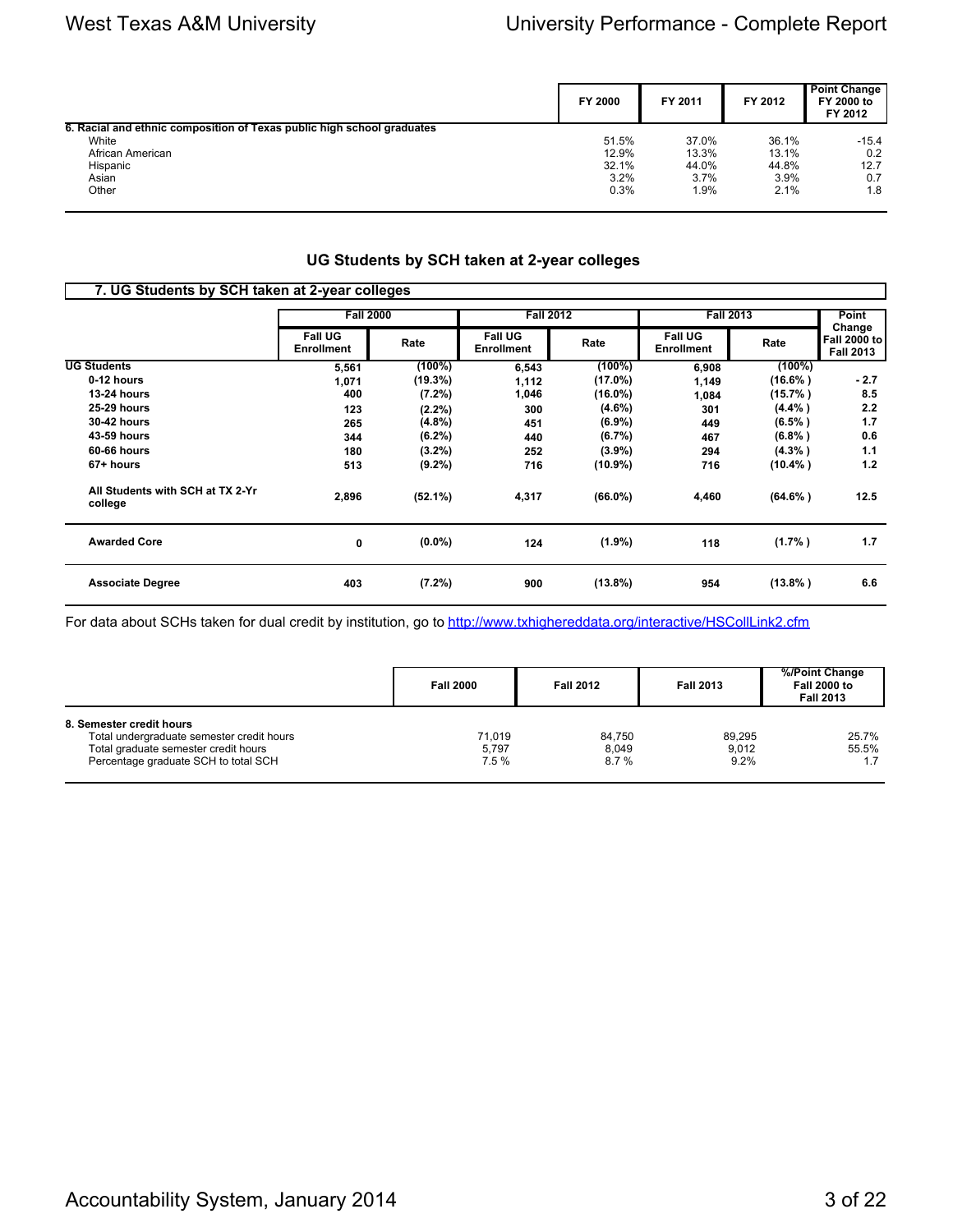|                                                                                                                                                                                                                                                                                                            | West<br><b>Texas</b>     | <b>Comprehensive Group</b><br><b>Out-of-State Peers</b>                      |                                                                        |                                                         | <b>Institution's Out-of-State Peers</b>            |                                                               |
|------------------------------------------------------------------------------------------------------------------------------------------------------------------------------------------------------------------------------------------------------------------------------------------------------------|--------------------------|------------------------------------------------------------------------------|------------------------------------------------------------------------|---------------------------------------------------------|----------------------------------------------------|---------------------------------------------------------------|
|                                                                                                                                                                                                                                                                                                            | A&M<br><b>University</b> | <b>ARKANSAS</b><br><b>STATE</b><br><b>UNIVERSITY -</b><br><b>MAIN CAMPUS</b> | <b>CENTRAL</b><br><b>MISSOURI</b><br><b>STATE</b><br><b>UNIVERSITY</b> | <b>APPALACHIAN</b><br><b>STATE</b><br><b>UNIVERSITY</b> | <b>MURRAY</b><br><b>STATE</b><br><b>UNIVERSITY</b> | <b>TENNESSEE</b><br><b>TECHNOLOGICAL</b><br><b>UNIVERSITY</b> |
| <b>Headcount Enrollment</b><br>Headcount enrolled for credit.<br>disaggregated by<br>race/ethnicity.                                                                                                                                                                                                       |                          |                                                                              |                                                                        |                                                         |                                                    |                                                               |
| Total                                                                                                                                                                                                                                                                                                      | 7,909                    | 13,877                                                                       | 11,878                                                                 | 17,589                                                  | 10,832                                             | 11,469                                                        |
| White                                                                                                                                                                                                                                                                                                      | 5.269                    | 10.072                                                                       | 8.206                                                                  | 15,303                                                  | 8.775                                              | 9,604                                                         |
| African American                                                                                                                                                                                                                                                                                           | 391                      | 2,108                                                                        | 860                                                                    | 526                                                     | 768                                                | 432                                                           |
| Hispanic                                                                                                                                                                                                                                                                                                   | 1.676                    | 266                                                                          | 255                                                                    | 618                                                     | 174                                                | 238                                                           |
| Asian                                                                                                                                                                                                                                                                                                      | 97                       | 96                                                                           | 116                                                                    | 250                                                     | 98                                                 | 123                                                           |
| Other                                                                                                                                                                                                                                                                                                      | 476                      | 1,335                                                                        | 2,441                                                                  | 892                                                     | 1,017                                              | 1,072                                                         |
| <b>Full-Time Equivalent</b><br><b>Enrollment</b><br>Full-time equivalent for the<br>institution. The full-time<br>equivalent of part-time<br>enrollment is estimated by<br>multiplying the part-time<br>enrollment by factors that<br>vary by control and level of<br>institution and level of<br>student. |                          |                                                                              |                                                                        |                                                         |                                                    |                                                               |
| <b>Total</b>                                                                                                                                                                                                                                                                                               | 6,562                    | 10,607                                                                       | 9,959                                                                  | 16,398                                                  | 8,975                                              | 10,099                                                        |

#### **Fall 2013 Enrollment Detail - West Texas A&M University**

#### **Participation**

By 2015, close the gaps in participation rates across Texas to add 630,000 more students.

#### **By Level, Age:**

| <b>Age Group</b> | Undergraduate | Master's | Doctor's Research/<br>Scholarship | Professional<br><b>Specialty</b> | Post-<br><b>Baccalaureate</b> | Total |
|------------------|---------------|----------|-----------------------------------|----------------------------------|-------------------------------|-------|
| Under 18         | 25            |          |                                   |                                  |                               | 25    |
| 18 to 21         | 4.126         | 24       |                                   |                                  |                               | 4,152 |
| 22 to 24         | 1,225         | 274      |                                   |                                  | 24                            | 1,523 |
| 25 to 29         | 596           | 328      |                                   |                                  | 40                            | 969   |
| 30 to 34         | 376           | 217      |                                   |                                  | 26                            | 624   |
| 35 and over      | 560           | 470      |                                   |                                  | 52                            | 1,088 |
| <b>Total</b>     | 6.908         | 1.313    | 16                                |                                  | 144                           | 8,381 |

### **By Level, Race/Ethnicity:**

| <b>Ethnicity</b> | Undergraduate | Master's | Doctor's Research/<br>Scholarship | Professional<br><b>Specialty</b> | Post-<br><b>Baccalaureate</b> | Total |
|------------------|---------------|----------|-----------------------------------|----------------------------------|-------------------------------|-------|
| White            | 4,409         | 915      |                                   |                                  | 92                            | 5,427 |
| African American | 419           | 71       |                                   |                                  | 14                            | 504   |
| Hispanic         | 1,612         | 217      |                                   |                                  | 26                            | 1,855 |
| Asian            | 88            | 18       |                                   |                                  |                               | 109   |
| International    | 121           | 43       |                                   |                                  |                               | 172   |
| Other            | 259           | 49       |                                   |                                  |                               | 314   |
| <b>Total</b>     | 6,908         | .313     | 16                                |                                  | 144                           | 8,381 |

#### **By Level, Gender:**

| Gender       | Undergraduate | Master's | Doctor's Research/ I<br>Scholarship | <b>Professional</b><br><b>Specialty</b> | Post-<br><b>Baccalaureate</b> | Total |
|--------------|---------------|----------|-------------------------------------|-----------------------------------------|-------------------------------|-------|
| Male         | 3.124         | 443      |                                     |                                         | 55                            | 3,633 |
| Female       | 3.784         | 870      |                                     |                                         | 89                            | 4.748 |
| <b>Total</b> | 6.908         | 1.313    | 16                                  |                                         | 144                           | 8,381 |

### **By Undergraduate Status:**

|                           | Undergraduate | <b>Full-time</b> | <b>Part-time</b> | White | African<br>American | <b>Hispanic</b> | Asian | Other |     | <b>IMale Female</b> |
|---------------------------|---------------|------------------|------------------|-------|---------------------|-----------------|-------|-------|-----|---------------------|
| First-Time in College     | ,308          | ,284             | 24               | 761   | 116                 | 347             | 24    | 60    | 583 | 725                 |
| First-Time Transfer (from |               |                  |                  |       |                     |                 |       |       |     |                     |
| two- and four-year        | 975           | 669              | 306              | 628   | 56                  | 205             |       | 69    | 441 | 534                 |
| institutions)             |               |                  |                  |       |                     |                 |       |       |     |                     |

## Accountability System, January 2014 **4 COV Accountability System**, January 2014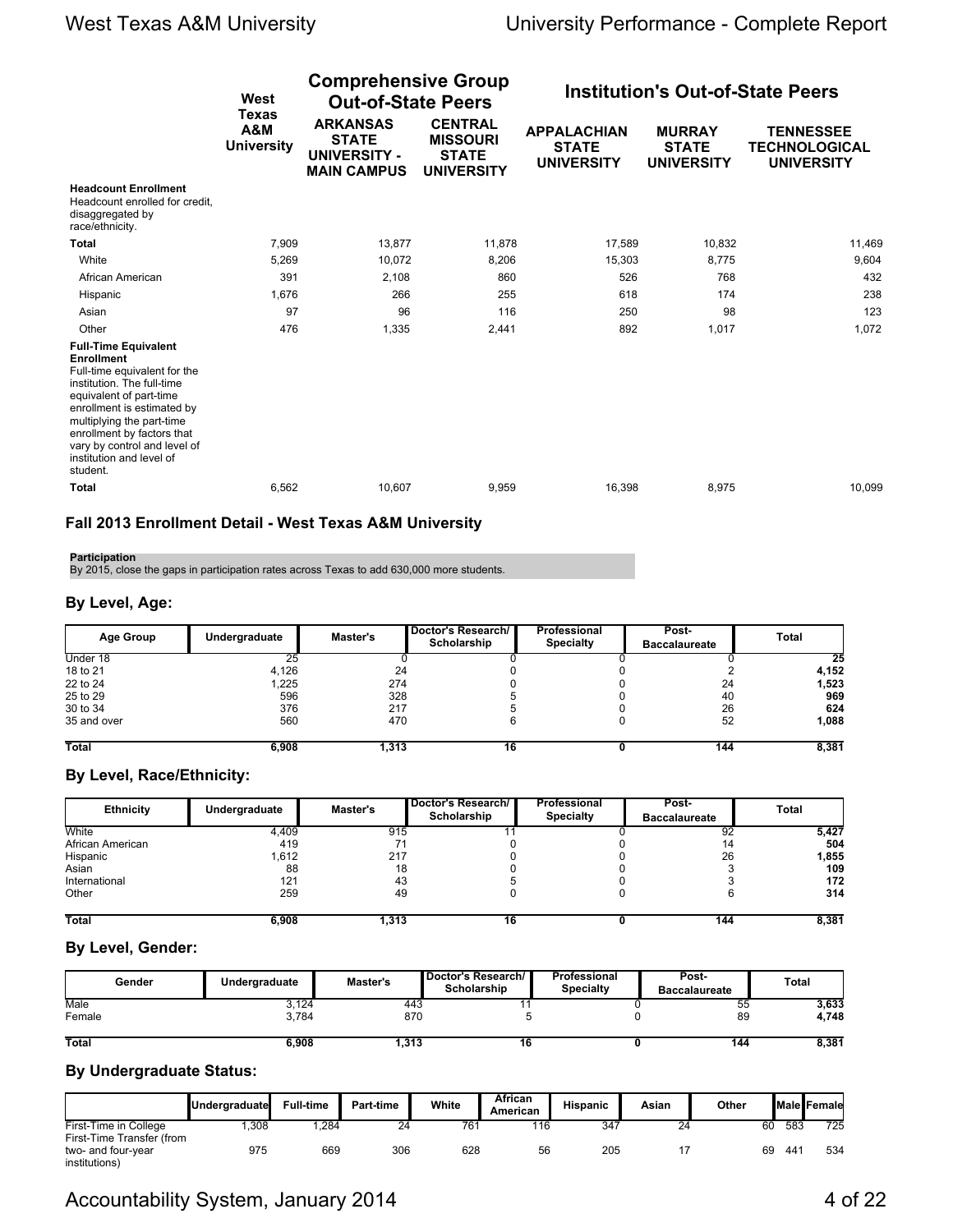| Other Undergraduate | ,625  | 3.570 | ,055 | 3,020 | 247 | ,060          | $\sqrt{ }$ | 2512,100    | 2,525 |
|---------------------|-------|-------|------|-------|-----|---------------|------------|-------------|-------|
| Total               | 5,908 | 5,523 | ,385 | ,409  | 419 | 0.40<br>,o ⊺∠ | 88         | 3803<br>124 | 3,784 |

#### **Fall 2013 FTE Enrollment Detail - West Texas A&M University**

#### **Participation**

By 2015, close the gaps in participation rates across Texas to add 630,000 more students.

|                     | SCH    | SCH    | Lower-Division   Upper Division Undergraduate  <br>SCH | Master's SCH | Doctor's<br>Research/<br>Scholarship<br>SCH | Professional<br>Specialty SCH | Optometry<br>SCH | <b>Total SCH</b> | <b>FTSE</b> |
|---------------------|--------|--------|--------------------------------------------------------|--------------|---------------------------------------------|-------------------------------|------------------|------------------|-------------|
| <b>Total</b>        | 56.560 | 32.735 | 89.295                                                 | 8.932        | 80                                          |                               |                  | 98.307           | 6.706       |
| <b>State-Funded</b> | 56.001 | 32,110 | 88,111                                                 | 8.932        | 80                                          |                               |                  | 97.123           | 6,627       |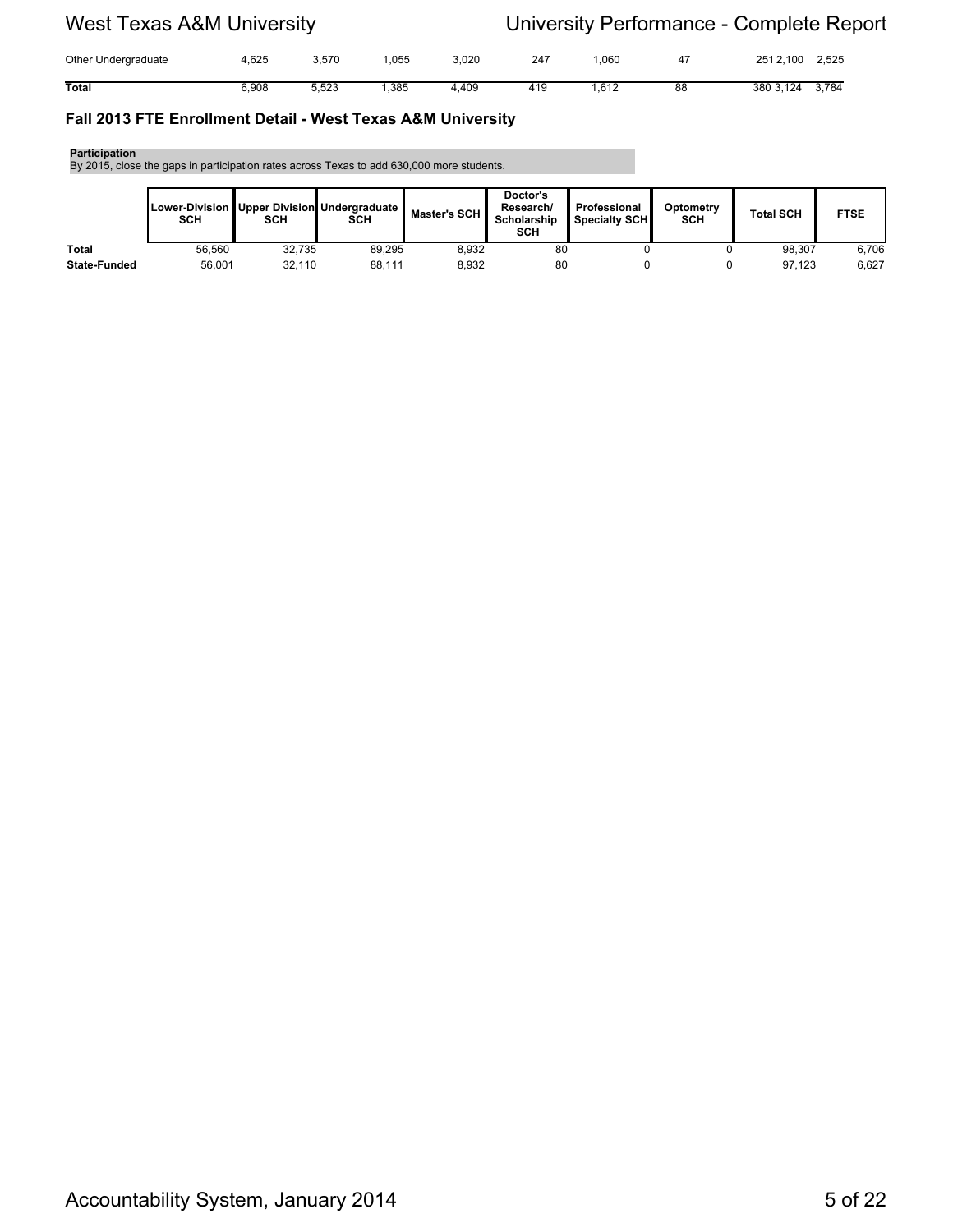#### **Success - Key Measures**

#### **Graduation Rate: 4-, 5-, and 6-Year**

**9. First-time, full-time entering, degree-seeking, students enrolled in a minimum of 12 SCH their first fall semester who have graduated from the same institution or another Texas public or independent institution.** 

|                        |                                          | FY 1999  |       |                                   | FY 2011       |       |                                          | FY 2012  |       | FY 2013                                   |            |       | <b>Point</b>                                               |
|------------------------|------------------------------------------|----------|-------|-----------------------------------|---------------|-------|------------------------------------------|----------|-------|-------------------------------------------|------------|-------|------------------------------------------------------------|
|                        | <b>Entering</b><br>Fall<br><b>Cohort</b> | lCohortl | Rate  | <b>Entering</b><br>Fall<br>Cohort | <b>Cohort</b> | Rate  | <b>Entering</b><br>Fall<br><b>Cohort</b> | lCohortl | Rate  | <b>IEntering</b><br>Fall<br><b>Cohort</b> | lCohorti   | Rate  | <b>Changel</b><br><b>FY</b><br>1999 to l<br><b>FY 2013</b> |
| 4-Year graduation rate | 1995                                     | 901      | 13.1% | 2007                              | 923           | 26.0% | 2008                                     | 1.149    | 24.9% | 2009                                      | 1.193      | 23.8% | 10.4                                                       |
| Same institution       |                                          |          | 11.8% |                                   |               | 24.6% |                                          |          | 22.5% |                                           |            | 21.8% | 9.1                                                        |
| Other TX institutions  |                                          |          | 1.3%  |                                   |               | 1.4%  |                                          |          | 2.3%  |                                           |            | 2.0%  | 1.3                                                        |
| 5-Year graduation rate | 1994                                     | 929      | 26.5% | 2006                              | 920           | 41.5% | 2007                                     | 923      | 41.0% |                                           | 2008 1,149 | 40.3% | 7.7                                                        |
| Same institution       |                                          |          | 22.1% |                                   |               | 37.5% |                                          |          | 36.8% |                                           |            | 35.1% | 6.9                                                        |
| Other TX institutions  |                                          |          | 4.4%  |                                   |               | 4.0%  |                                          |          | 4.1%  |                                           |            | 5.2%  | 0.8                                                        |
| 6-Year graduation rate | 1993                                     | 985      | 32.4% | 2005                              | 768           | 47.4% | 2006                                     | 920      | 48.2% | 2007                                      | 923        | 46.3% | 11.7                                                       |
| Same institution       |                                          |          | 27.5% |                                   |               | 41.5% |                                          |          | 42.9% |                                           |            | 40.3% | 12.2                                                       |
| Other TX institutions  |                                          |          | 4.9%  |                                   |               | 5.9%  |                                          |          | 5.2%  |                                           |            | 6.0%  | - 0.5                                                      |

For more information on the 6-year graduation rate, see:<http://www.txhighereddata.org/GradRates>



**Source: CBM001,CBM002, and CBM009**

| 10. Number of degrees awarded. |         |          |         |                                   |                                                                       |                                          |
|--------------------------------|---------|----------|---------|-----------------------------------|-----------------------------------------------------------------------|------------------------------------------|
|                                | FY 2000 | FY 2012  | FY 2013 | % Change<br>FY 2000 to<br>FY 2013 | Institutional<br><b>Closing the</b><br><b>Gaps Target-</b><br>FY 2015 | <b>Closing the</b><br>Gaps<br>Completion |
| <b>Total Degrees*</b>          | 1,120   | 1,601    | 1,760   | 57.1%                             |                                                                       |                                          |
| White                          | 939     | 1,182    | 1,246   | 32.7%                             |                                                                       |                                          |
| African American               | 15      | 43       | 62      | 313.3%                            |                                                                       |                                          |
| Hispanic                       | 83      | 257      | 326     | 292.8%                            |                                                                       |                                          |
| Asian                          | 13      | 27       | 28      | 115.4%                            |                                                                       |                                          |
| International                  | 56      | $\Omega$ | 0       | $-100.0\%$                        |                                                                       |                                          |
| Other                          | 14      | 92       | 98      | 600.0%                            |                                                                       |                                          |
| Level                          |         |          |         |                                   |                                                                       |                                          |
| Associates                     | N/A     | N/A      | N/A     | N/A                               | $\Omega$                                                              | N/A                                      |
| Baccalaureate                  | 861     | 1,253    | 1,375   | 59.7%                             | 1,600                                                                 | 85.9%                                    |
| Master's                       | 259     | 343      | 385     | 48.6%                             |                                                                       |                                          |
| Doctor's Research/Scholarship  | N/A     | 5        | N/A     | N/A                               | 10                                                                    | $0.0\%$                                  |
| Doctor's Professional Practice | N/A     | N/A      | N/A     | N/A                               |                                                                       |                                          |

#### **Degrees awarded**

\*Hispanic students, except international ones, are counted as Hispanic. Students who are "Multi-Racial one of which is African American" are included with the African American students. Asian includes Asian, Hawaiian, and Pacific Islanders. "Other" includes American Indian, Alaskan Native, Unknown, and two or more races, excluding African American. International students are shown as a separate category.

| Gender      |     |     |      |       |
|-------------|-----|-----|------|-------|
| .<br>Male   | 456 | 641 | 665  | 45.8% |
| -<br>Female | 664 | 960 | ,095 | 64.9% |
|             |     |     |      |       |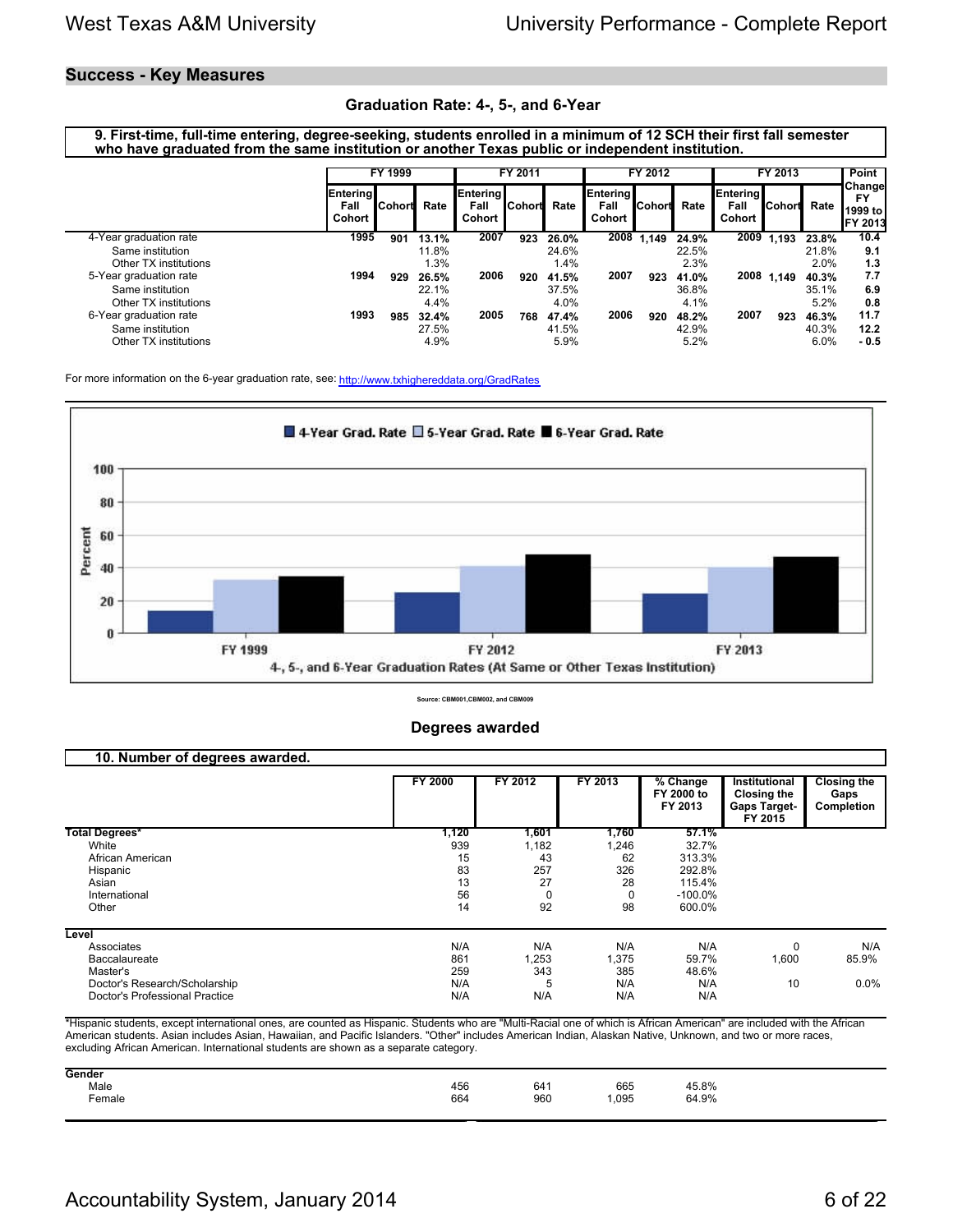

#### *Closing the Gaps* **Critical Fields: STEM Awards**

| 12. Degrees awarded in STEM fields. |                |         |         |         |                                   |                                                                 |                                           |
|-------------------------------------|----------------|---------|---------|---------|-----------------------------------|-----------------------------------------------------------------|-------------------------------------------|
|                                     | <b>FY 2000</b> | FY 2011 | FY 2012 | FY 2013 | % Change<br>FY 2000 to<br>FY 2013 | Institutional<br>Closing the<br><b>Gaps Target-</b><br>FY 2015* | <b>Closing the</b><br>Gaps<br>Completion* |
| Computer Science*                   |                |         |         |         | $-63.6%$                          | 16                                                              | 25.0%                                     |
| Engineering*                        |                | 31      | 35      | 33      | 725.0%                            | 40                                                              | 82.5%                                     |
| Math*                               |                | 6       | 9       | 9       | $-18.2%$                          | 14                                                              | 64.3%                                     |
| Physical Science*                   | 17             | 16      | 17      | 25      | 47.1%                             | 15                                                              | 166.7%                                    |
| Level                               |                |         |         |         |                                   |                                                                 |                                           |
| Associate's                         |                | 0       | 0       | 0       | N/A                               |                                                                 |                                           |
| <b>Baccalaureate</b>                | 43             | 57      | 67      | 71      | 65.1%                             | 85                                                              | 83.5%                                     |
| Master's                            | 12             | 11      | 9       | 12      | 0.0%                              |                                                                 |                                           |
| Doctor's Research/Scholarship       |                | 0       | 0       | 0       | N/A                               |                                                                 |                                           |

\* Includes baccalaureate and associate degrees.

#### **Nursing and Allied Health**

| 13. Degrees and certificates awarded in nursing. |         |         |         |         |                                   |                                                                 |                                           |  |  |  |  |
|--------------------------------------------------|---------|---------|---------|---------|-----------------------------------|-----------------------------------------------------------------|-------------------------------------------|--|--|--|--|
|                                                  | FY 2000 | FY 2011 | FY 2012 | FY 2013 | % Change<br>FY 2000 to<br>FY 2013 | Institutional<br>Closing the<br><b>Gaps Target-</b><br>FY 2015* | <b>Closing the</b><br>Gaps<br>Completion* |  |  |  |  |
| <b>Total Nursing Degrees</b>                     | 102     | 120     | 95      | 138     | 35.3%                             |                                                                 |                                           |  |  |  |  |
| Certificate                                      |         |         |         |         | N/A                               |                                                                 |                                           |  |  |  |  |
| Associates                                       |         |         |         |         | N/A                               |                                                                 |                                           |  |  |  |  |
| Baccalaureate                                    | 73      | 100     | 81      | 113     | 54.8%                             | 200                                                             | 56.5%                                     |  |  |  |  |
| Master's                                         | 29      | 20      | 14      | 25      | $-13.8%$                          |                                                                 |                                           |  |  |  |  |
| Doctor's Research/Scholarship                    |         |         |         |         | N/A                               |                                                                 |                                           |  |  |  |  |
| Doctor's Professional Practice                   |         |         |         |         | N/A                               |                                                                 |                                           |  |  |  |  |

\* Includes baccalaureate and associate degrees and certificates.

|                                    | 14. Degrees and certificates awarded in allied health. |         |         |         |                                   |                                                                 |                                    |  |  |  |  |  |
|------------------------------------|--------------------------------------------------------|---------|---------|---------|-----------------------------------|-----------------------------------------------------------------|------------------------------------|--|--|--|--|--|
|                                    | FY 2000                                                | FY 2011 | FY 2012 | FY 2013 | % Change<br>FY 2000 to<br>FY 2013 | Institutional<br>Closing the<br><b>Gaps Target-</b><br>FY 2015* | Closing the<br>Gaps<br>Completion* |  |  |  |  |  |
| <b>Total Allied Health Degrees</b> |                                                        | 52      | 52      |         | 577.8%                            |                                                                 |                                    |  |  |  |  |  |
| Certificate                        |                                                        |         |         |         | N/A                               |                                                                 |                                    |  |  |  |  |  |
| Associates                         |                                                        |         |         |         | N/A                               |                                                                 |                                    |  |  |  |  |  |
| Baccalaureate                      |                                                        | 27      | 27      | 34      | 325.0%                            |                                                                 | N/A                                |  |  |  |  |  |
| Master's                           |                                                        | 25      | 25      | 27      | 2600.0%                           |                                                                 |                                    |  |  |  |  |  |
| Doctor's Research/Scholarship      |                                                        |         |         |         | N/A                               |                                                                 |                                    |  |  |  |  |  |
| Doctor's Professional Practice     |                                                        |         |         |         | N/A                               |                                                                 |                                    |  |  |  |  |  |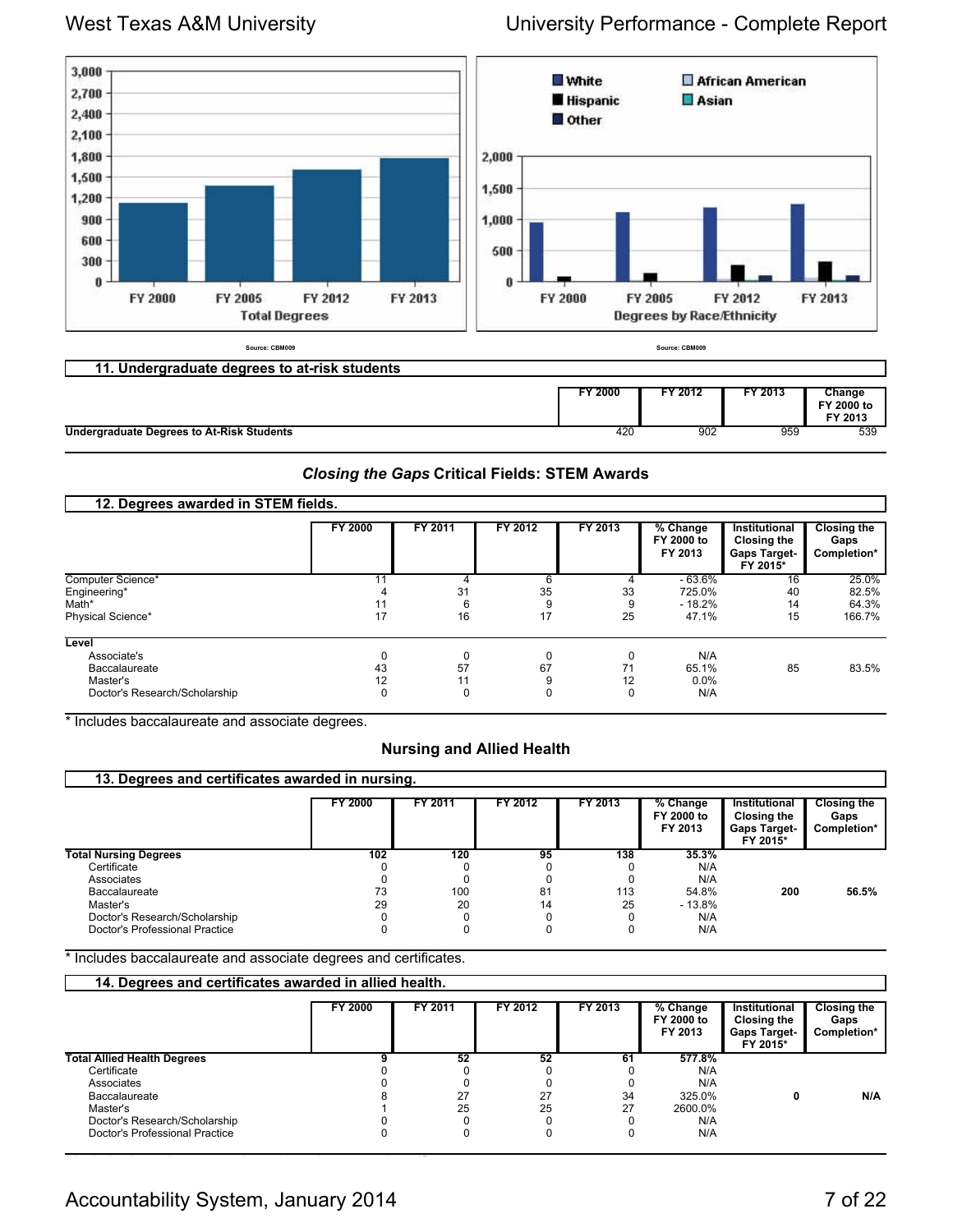\* Includes baccalaureate and associate degrees and certificates.

#### **Teacher Production and Certification**

| 15. Students taking and passing the certification exams for teacher education. |          |         |         |  |  |  |  |  |  |  |
|--------------------------------------------------------------------------------|----------|---------|---------|--|--|--|--|--|--|--|
|                                                                                | FY 2010  | FY 2011 | FY 2012 |  |  |  |  |  |  |  |
| Total number taking exam                                                       | 458      | 449     | 348     |  |  |  |  |  |  |  |
| Race/Ethnicity                                                                 |          |         |         |  |  |  |  |  |  |  |
| White                                                                          | 367      | 358     | 285     |  |  |  |  |  |  |  |
| African American                                                               | $\Delta$ |         |         |  |  |  |  |  |  |  |
| Hispanic                                                                       | 73       | 76      | 53      |  |  |  |  |  |  |  |
| Other                                                                          | 12       | 11      |         |  |  |  |  |  |  |  |
| Gender                                                                         |          |         |         |  |  |  |  |  |  |  |
| Male                                                                           | 119      | 111     | 92      |  |  |  |  |  |  |  |
| Female                                                                         | 339      | 338     | 256     |  |  |  |  |  |  |  |
| <b>Total percent passing exam</b>                                              | 96.0%    | 95.0%   | 94.0%   |  |  |  |  |  |  |  |
| Race/Ethnicity                                                                 |          |         |         |  |  |  |  |  |  |  |
| White                                                                          | 97.0%    | 97.0%   | 95.0%   |  |  |  |  |  |  |  |
| African American                                                               | 91.0%    | 88.0%   | 80.0%   |  |  |  |  |  |  |  |
| Hispanic                                                                       | 94.0%    | 90.0%   | 92.0%   |  |  |  |  |  |  |  |
| Other                                                                          | 95.0%    | 95.0%   | 100.0%  |  |  |  |  |  |  |  |
| Gender                                                                         |          |         |         |  |  |  |  |  |  |  |
| Male                                                                           | 93.0%    | 96.0%   | 94.0%   |  |  |  |  |  |  |  |
| Female                                                                         | 97.0%    | 95.0%   | 95.0%   |  |  |  |  |  |  |  |

Note: The data for teacher production and certification was provided by SBEC. In some cases, the sum of the categories does not add up to the total. Numbers less than 10 in a category are suppressed. Data for the most recent year shown may be incomplete.

#### **Graduation and Persistence Rate: 6-Year**

**16. First-time, full-time students enrolled in a minimum of 12 SCH their first fall semester who have graduated or are still enrolled at the same institution or another Texas public or independent institution.** 

|                                                                                                  |                                   | FY 1999 |          |                            | FY 2011       |           | FY 2012                    |               |          | FY 2013                    |        |       | Point                                     |
|--------------------------------------------------------------------------------------------------|-----------------------------------|---------|----------|----------------------------|---------------|-----------|----------------------------|---------------|----------|----------------------------|--------|-------|-------------------------------------------|
|                                                                                                  | <b>Entering</b><br>Fall<br>Cohort | Cohort  | Rate     | Entering<br>Fall<br>Cohort | <b>Cohort</b> | Rate      | Entering<br>Fall<br>Cohort | <b>Cohort</b> | Rate     | Entering<br>Fall<br>Cohort | Cohort | Rate  | Change<br><b>FY</b><br>1999 to<br>FY 2013 |
| Total                                                                                            | 1993                              | 985     | 46.9%    | 2005                       |               | 768 57.8% | 2006                       | 920           | 59.0%    | 2007                       | 923    | 58.4% | 11.5                                      |
| <b>Same institution</b>                                                                          |                                   |         | 34.0%    |                            |               | 46.2%     |                            |               | 47.3%    |                            |        | 44.6% | 10.6                                      |
| <b>Other TX institutions</b>                                                                     |                                   |         | 12.9%    |                            |               | 11.6%     |                            |               | 11.7%    |                            |        | 13.8% | 0.9                                       |
| White                                                                                            | 1993                              | 775     | 48.5%    | 2005                       | 530           | 61.5%     | 2006                       | 624           | 63.5%    | 2007                       | 617    | 62.9% | 14.4                                      |
| Same institution                                                                                 |                                   |         | 35.1%    |                            |               | 48.1%     |                            |               | 52.2%    |                            |        | 48.3% | 13.2                                      |
| Other TX institutions                                                                            |                                   |         | 13.4%    |                            |               | 13.4%     |                            |               | 11.2%    |                            |        | 14.6% | 1.2                                       |
| <b>African American</b>                                                                          | 1993                              |         | 37 27.0% | 2005                       |               | 33 39.4%  | 2006                       | 63            | 38.1%    | 2007                       | 61     | 39.3% | 12.3                                      |
| Same institution                                                                                 |                                   |         | 27.0%    |                            |               | 27.3%     |                            |               | 23.8%    |                            |        | 31.1% | 4.1                                       |
| Other TX institutions                                                                            |                                   |         | $0.0\%$  |                            |               | 12.1%     |                            |               | 14.3%    |                            |        | 8.2%  | 8.2                                       |
| Hispanic                                                                                         | 1993                              | 150     | 42.0%    | 2005                       | 181           | 51.4%     | 2006                       | 200           | 55.5%    | 2007                       | 226    | 50.4% | 8.4                                       |
| Same institution                                                                                 |                                   |         | 30.7%    |                            |               | 44.2%     |                            |               | 42.0%    |                            |        | 38.5% | 7.8                                       |
| Other TX institutions                                                                            |                                   |         | 11.3%    |                            |               | 7.2%      |                            |               | 13.5%    |                            |        | 11.9% | 0.6                                       |
| Asian                                                                                            | 1993                              | 11      | 72.7%    | 2005                       |               | 8 62.5%   | 2006                       | 14            | 42.9%    | 2007                       | 9      | 77.8% | 5.1                                       |
| Same institution                                                                                 |                                   |         | 36.4%    |                            |               | 62.5%     |                            |               | 35.7%    |                            |        | 22.2% | $-14.2$                                   |
| Other TX institutions                                                                            |                                   |         | 36.4%    |                            |               | $0.0\%$   |                            |               | 7.1%     |                            |        | 55.6% | 19.2                                      |
| Other                                                                                            | 1993                              |         | 12 41.7% | 2005                       |               | 16 43.8%  | 2006                       |               | 19 31.6% | 2007                       | 10     | 60.0% | 18.3                                      |
| Same institution                                                                                 |                                   |         | 25.0%    |                            |               | 37.5%     |                            |               | 26.3%    |                            |        | 60.0% | 35.0                                      |
| Other TX institutions                                                                            |                                   |         | 16.7%    |                            |               | 6.3%      |                            |               | 5.3%     |                            |        | 0.0%  | $-16.7$                                   |
| For more information on the 6-year graduation rate, see: http://www.txhighereddata.org/GradRates |                                   |         |          |                            |               |           |                            |               |          |                            |        |       |                                           |





Accountability System, January 2014 **8 of 22** and 22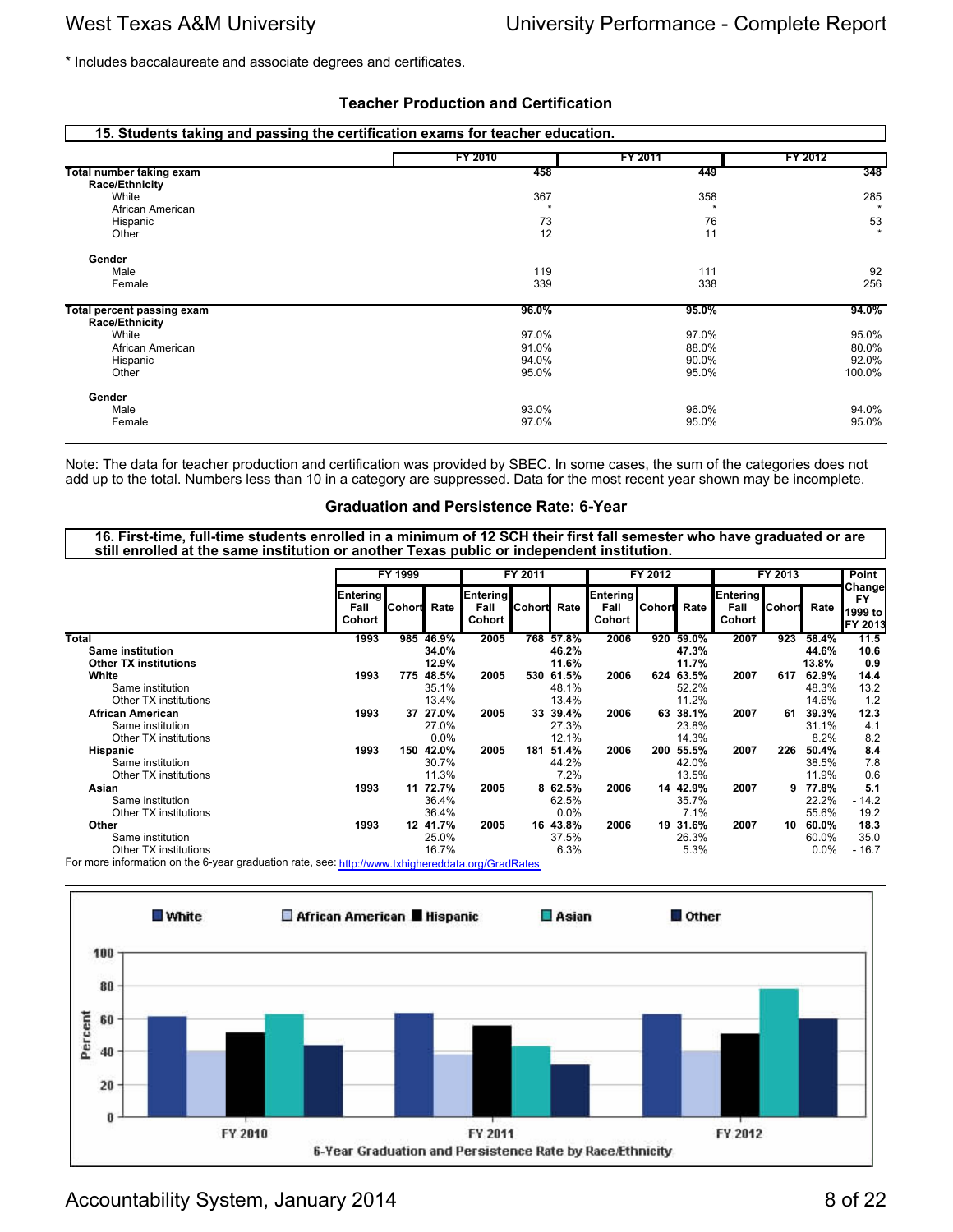**Success - Contextual Measures**

**Source: CBM001, CBM002 and CBM009**

| Success - Contextual Measures                                |                  |                  |                  |                                                                |
|--------------------------------------------------------------|------------------|------------------|------------------|----------------------------------------------------------------|
|                                                              | <b>Fall 2000</b> | <b>Fall 2012</b> | <b>Fall 2013</b> | <b>Point Change</b><br><b>Fall 2000 to</b><br><b>Fall 2013</b> |
| 17. Enrollment: Percent of first-time students 19 and under  | 94.7%            | 98.3%            | 97.4%            | 2.7                                                            |
|                                                              | <b>Fall 2000</b> | <b>Fall 2010</b> | <b>Fall 2011</b> | <b>Point Change</b><br><b>Fall 2000 to</b><br><b>Fall 2011</b> |
| 18. Financial Aid: Percent of students receiving Pell Grants | 29.6%            | 41.4%            | 40.8%            | 11.2                                                           |

|                                                          | Fall 2000 | <b>Fall 2012</b> | <b>Fall 2013</b> | <b>Point Change</b><br><b>Fall 2000 to</b><br>Fall 2013 |
|----------------------------------------------------------|-----------|------------------|------------------|---------------------------------------------------------|
| 19. Part-time first-time, degree seeking, undergraduates | $3.9\%$   | $0.5\%$          | 2%. ا            | <u>.</u>                                                |

| 20. Persistence rate of first-time, degree-seeking undergraduates: One-Year |        | <b>Entering Cohort</b><br><b>Fall 2000</b> |        | <b>Entering Cohort</b><br><b>Fall 2011</b> |        | <b>Entering Cohort</b><br><b>Fall 2012</b> | <b>Point Change</b><br><b>Fall 2000 to</b> |  |
|-----------------------------------------------------------------------------|--------|--------------------------------------------|--------|--------------------------------------------|--------|--------------------------------------------|--------------------------------------------|--|
|                                                                             | Cohort | Rate                                       | Cohort | Rate                                       | Cohort | Rate                                       | <b>Fall 2012</b>                           |  |
| Total                                                                       | 866    | 80.3%                                      | 1,203  | 75.7%                                      | 1,199  | 78.1%                                      | $-2.2$                                     |  |
| Same institution                                                            |        | 65.5%                                      |        | 61.3%                                      |        | 65.1%                                      | $-0.4$                                     |  |
| Other TX institutions                                                       |        | 14.8%                                      |        | 14.4%                                      |        | 13.0%                                      | $-1.8$                                     |  |
| White                                                                       | 660    | 81.2%                                      | 710    | 77.7%                                      | 703    | 80.2%                                      | $-1.0$                                     |  |
| Same institution                                                            |        | 65.3%                                      |        | 64.5%                                      |        | 67.1%                                      | 1.8                                        |  |
| Other TX institutions                                                       |        | 15.9%                                      |        | 13.2%                                      |        | 13.1%                                      | $-2.8$                                     |  |
| African American                                                            | 35     | 57.1%                                      | 106    | 64.2%                                      | 95     | 69.5%                                      | 12.4                                       |  |
| Same institution                                                            |        | 54.3%                                      |        | 48.1%                                      |        | 56.8%                                      | 2.5                                        |  |
| Other TX institutions                                                       |        | 2.9%                                       |        | 16.0%                                      |        | 12.6%                                      | 9.7                                        |  |
| Hispanic                                                                    | 139    | 82.0%                                      | 310    | 73.2%                                      | 327    | 76.8%                                      | $-5.2$                                     |  |
| Same institution                                                            |        | 66.9%                                      |        | 56.1%                                      |        | 63.6%                                      | $-3.3$                                     |  |
| Other TX institutions                                                       |        | 15.1%                                      |        | 17.1%                                      |        | 13.1%                                      | $-2.0$                                     |  |
| Asian                                                                       | 19     | 89.5%                                      | 8      | 87.5%                                      | 14     | 78.6%                                      | - 10.9                                     |  |
| Same institution                                                            |        | 84.2%                                      |        | 87.5%                                      |        | 57.1%                                      | $-27.1$                                    |  |
| Other TX institutions                                                       |        | 5.3%                                       |        | $0.0\%$                                    |        | 21.4%                                      | 16.1                                       |  |
| Other                                                                       | 13     | 61.5%                                      | 69     | 82.6%                                      | 60     | 75.0%                                      | 13.5                                       |  |
| Same institution                                                            |        | 61.5%                                      |        | 69.6%                                      |        | 65.0%                                      | 3.5                                        |  |
| Other TX institutions                                                       |        | 0.0%                                       |        | 13.0%                                      |        | 10.0%                                      | 10.0                                       |  |

| 21. Persistence rate of first-time, degree-seeking undergraduates: Two-Year |        | <b>Entering Cohort</b><br><b>Fall 2000</b> |        | <b>Entering Cohort</b><br><b>Fall 2010</b> |        | <b>Entering Cohort</b><br><b>Fall 2011</b> | <b>Point Change</b><br><b>Fall 2000 to</b> |
|-----------------------------------------------------------------------------|--------|--------------------------------------------|--------|--------------------------------------------|--------|--------------------------------------------|--------------------------------------------|
|                                                                             | Cohort | Rate                                       | Cohort | Rate                                       | Cohort | Rate                                       | <b>Fall 2011</b>                           |
| Total                                                                       | 866    | 70.8%                                      | 1,227  | 70.9%                                      | 1,201  | 67.2%                                      | $-3.6$                                     |
| Same institution                                                            |        | 52.7%                                      |        | 52.5%                                      |        | 51.5%                                      | $-1.2$                                     |
| Other TX institutions                                                       |        | 18.1%                                      |        | 18.4%                                      |        | 15.7%                                      | $-2.4$                                     |
| White                                                                       | 660    | 72.6%                                      | 764    | 76.6%                                      | 710    | 71.1%                                      | $-1.5$                                     |
| Same institution                                                            |        | 52.7%                                      |        | 58.4%                                      |        | 56.6%                                      | 3.9                                        |
| Other TX institutions                                                       |        | 19.8%                                      |        | 18.2%                                      |        | 14.5%                                      | $-5.3$                                     |
| African American                                                            | 35     | 62.9%                                      | 90     | 53.3%                                      | 106    | 54.7%                                      | $-8.2$                                     |
| Same institution                                                            |        | 40.0%                                      |        | 31.1%                                      |        | 36.8%                                      | $-3.2$                                     |
| Other TX institutions                                                       |        | 22.9%                                      |        | 22.2%                                      |        | 17.9%                                      | $-5.0$                                     |
| <b>Hispanic</b>                                                             | 139    | 65.5%                                      | 322    | 61.5%                                      | 308    | 62.0%                                      | $-3.5$                                     |
| Same institution                                                            |        | 54.0%                                      |        | 44.4%                                      |        | 43.8%                                      | $-10.2$                                    |
| Other TX institutions                                                       |        | 11.5%                                      |        | 17.1%                                      |        | 18.2%                                      | 6.7                                        |
| Asian                                                                       | 19     | 84.2%                                      | 9      | 88.9%                                      | 8      | 75.0%                                      | $-9.2$                                     |
| Same institution                                                            |        | 73.7%                                      |        | 55.6%                                      |        | 50.0%                                      | $-23.7$                                    |
| Other TX institutions                                                       |        | 10.5%                                      |        | 33.3%                                      |        | 25.0%                                      | 14.5                                       |
| Other                                                                       | 13     | 38.5%                                      | 42     | 73.8%                                      | 69     | 68.1%                                      | 29.6                                       |
| Same institution                                                            |        | 38.5%                                      |        | 52.4%                                      |        | 56.5%                                      | 18.0                                       |
| Other TX institutions                                                       |        | $0.0\%$                                    |        | 21.4%                                      |        | 11.6%                                      | 11.6                                       |

| <b>Total/Area Counts</b><br>(a) | <b>Received credit</b><br>pre-matriculation<br>(b) | College level course<br>completion<br>$(grade A, B, or C)$<br>(c) | <b>College level course</b><br>completion (grade A,<br>B, C) including<br>pre-matriculation<br>credit (percent of total)<br>$(b+c)/(a)$ |
|---------------------------------|----------------------------------------------------|-------------------------------------------------------------------|-----------------------------------------------------------------------------------------------------------------------------------------|
| 1,202<br>869<br>329             |                                                    |                                                                   |                                                                                                                                         |
|                                 | 4                                                  |                                                                   | Fall 2009 Cohort                                                                                                                        |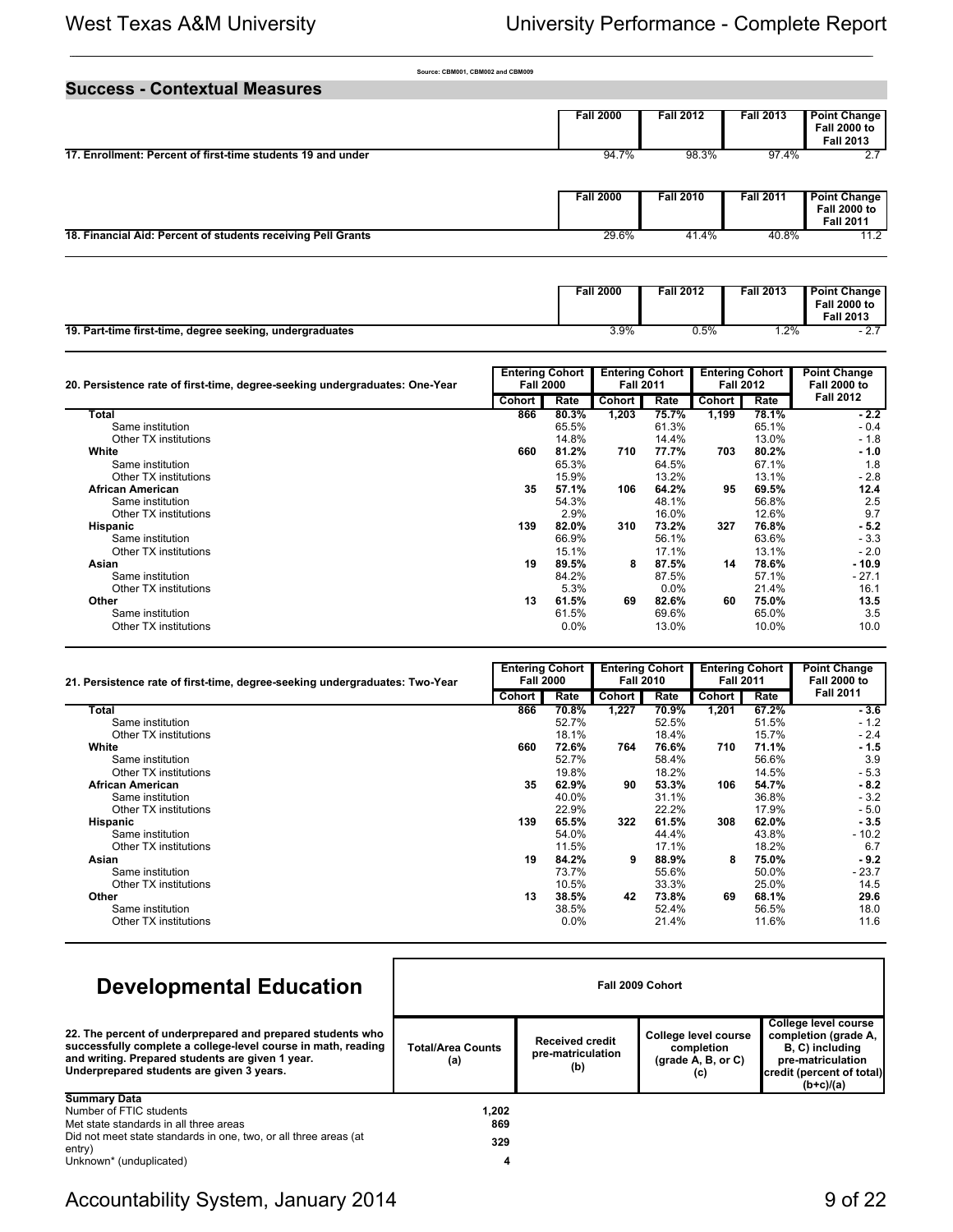| Data by Subject Area                        |       |     |     |         |
|---------------------------------------------|-------|-----|-----|---------|
| <b>Met Standard</b>                         |       |     |     |         |
| Math                                        | 996   | 721 | 166 | 89.1%   |
| Reading                                     | 1,054 | 760 | 196 | 90.7%   |
| Writing                                     | 1,045 | 800 | 141 | 90.0%   |
| <b>Did Not Meet Standard</b>                |       |     |     |         |
| Math                                        | 202   | N/A | 190 | 94.1%   |
| Reading                                     | 144   | N/A | 139 | 96.5%   |
| Writing                                     | 153   | N/A | 149 | 97.4%   |
| Unknown** (waived or military exemption)    |       |     |     |         |
| Math**                                      | 4     | N/A | 0   | $0.0\%$ |
| Reading**                                   | 4     | N/A | 0   | 0.0%    |
| Writing**                                   | 4     | N/A | 0   | $0.0\%$ |
| <b>Most- and Least-Prepared Populations</b> |       |     |     |         |
| Met State Standard in All Three Areas       |       |     |     |         |
| Math                                        | 869   | 638 | 143 | 89.9%   |
| Reading                                     | 869   | 636 | 167 | 92.4%   |
| Writing                                     | 869   | 683 | 113 | 91.6%   |
| Did Not Meet Standard in All Three Areas    |       |     |     |         |
| Math                                        | 30    | N/A | 30  | 100.0%  |
| Reading                                     | 30    | N/A | 30  | 100.0%  |
| Writing                                     | 30    | N/A | 30  | 100.0%  |
|                                             |       |     |     |         |

The data for this accountability measure is tracked for one year for students who met TSI and for one, two, and three years for students who did not meet TSI for this report.

\*The Unknown (unduplicated) category does not include students who are unknown in some areas and not met in others.

\*\*Unknowns by area include students with waivers or exemptions who have not been reported as meeting TSI on a performance measure; FTIC students with waivers or<br>military exemptions who were reported as meeting TSI in all a

|                                                                                              |                                    |                                                                  |                                                                                                                            |                                                                                                | Fall 2009 Cohort                                                           |                                                                                                             |                                                                                                  |                                                                                                                                                                                  |
|----------------------------------------------------------------------------------------------|------------------------------------|------------------------------------------------------------------|----------------------------------------------------------------------------------------------------------------------------|------------------------------------------------------------------------------------------------|----------------------------------------------------------------------------|-------------------------------------------------------------------------------------------------------------|--------------------------------------------------------------------------------------------------|----------------------------------------------------------------------------------------------------------------------------------------------------------------------------------|
| 23. Underprepared students<br>who satisfied TSI obligation<br>within 2 years.                | <b>Total/Area</b><br>Counts<br>(a) | <b>Number</b><br>attempting<br>developmental<br>education<br>(b) | Percent<br>attempting<br>developmental<br>education<br><i><b>(includes)</b></i><br><b>DevEd</b><br>interventions)<br>(b/a) | <b>TSI</b><br>obligations<br>met (of those<br>attempting<br>developmental<br>education)<br>(d) | <b>TSI</b><br>obligations<br>met through<br>any means (of<br>total)<br>(e) | <b>TSI</b><br>obligations<br>met (percent<br>of those<br>attempting<br>developmental<br>education)<br>(d/b) | <b>TSI</b><br>obligations<br>met (percent<br>of total as<br>reported by<br>institution)<br>(e/a) | $\overline{\text{TSI}}$<br>obligations<br>met based on<br><b>TSI reporting</b><br>or passed 1st<br>college-level<br>course<br>(percent of<br>total)<br>(e) and/or<br>Passed†/(a) |
| <b>Summary Data</b>                                                                          |                                    |                                                                  |                                                                                                                            |                                                                                                |                                                                            |                                                                                                             |                                                                                                  |                                                                                                                                                                                  |
| Number of FTIC students                                                                      | 1,202                              |                                                                  |                                                                                                                            |                                                                                                |                                                                            |                                                                                                             |                                                                                                  |                                                                                                                                                                                  |
| Met state standards in all three                                                             | 869                                |                                                                  |                                                                                                                            |                                                                                                |                                                                            |                                                                                                             |                                                                                                  |                                                                                                                                                                                  |
| areas<br>Did not meet state standards in                                                     |                                    |                                                                  |                                                                                                                            |                                                                                                |                                                                            |                                                                                                             |                                                                                                  |                                                                                                                                                                                  |
| one, two, or all three areas (at                                                             | 329                                |                                                                  |                                                                                                                            |                                                                                                |                                                                            |                                                                                                             |                                                                                                  |                                                                                                                                                                                  |
| entry)                                                                                       |                                    |                                                                  |                                                                                                                            |                                                                                                |                                                                            |                                                                                                             |                                                                                                  |                                                                                                                                                                                  |
| Unknown* (unduplicated)                                                                      | 4                                  |                                                                  |                                                                                                                            |                                                                                                |                                                                            |                                                                                                             |                                                                                                  |                                                                                                                                                                                  |
| Data by Subject Area<br><b>Met Standard</b>                                                  |                                    |                                                                  |                                                                                                                            |                                                                                                |                                                                            |                                                                                                             |                                                                                                  |                                                                                                                                                                                  |
| Math                                                                                         | 996                                | 283                                                              | 28.4%                                                                                                                      | N/A                                                                                            | N/A                                                                        | N/A                                                                                                         | N/A                                                                                              | N/A                                                                                                                                                                              |
| Reading                                                                                      | 1,054                              | 3                                                                | 0.3%                                                                                                                       | N/A                                                                                            | N/A                                                                        | N/A                                                                                                         | N/A                                                                                              | N/A                                                                                                                                                                              |
| Writing                                                                                      | 1,045                              | 4                                                                | 0.4%                                                                                                                       | N/A                                                                                            | N/A                                                                        | N/A                                                                                                         | N/A                                                                                              | N/A                                                                                                                                                                              |
| <b>Did Not Meet Standard</b>                                                                 |                                    |                                                                  |                                                                                                                            |                                                                                                |                                                                            |                                                                                                             |                                                                                                  |                                                                                                                                                                                  |
| Math                                                                                         | 202                                | 171                                                              | 84.7%                                                                                                                      | 104                                                                                            | 118                                                                        | 60.8%                                                                                                       | 58.4%                                                                                            | 97.5%                                                                                                                                                                            |
| Reading                                                                                      | 144                                | 84                                                               | 58.3%                                                                                                                      | 75                                                                                             | 128                                                                        | 89.3%                                                                                                       | 88.9%                                                                                            | 97.2%                                                                                                                                                                            |
| Writing                                                                                      | 153                                | 97                                                               | 63.4%                                                                                                                      | 78                                                                                             | 121                                                                        | 80.4%                                                                                                       | 79.1%                                                                                            | 98.7%                                                                                                                                                                            |
| Unknown** (waived or<br>military exemption)                                                  |                                    |                                                                  |                                                                                                                            |                                                                                                |                                                                            |                                                                                                             |                                                                                                  |                                                                                                                                                                                  |
| Math**                                                                                       | 4                                  | 0                                                                | 0.0%                                                                                                                       | N/A                                                                                            | N/A                                                                        | N/A                                                                                                         | N/A                                                                                              | N/A                                                                                                                                                                              |
| Reading**<br>Writing**                                                                       | 4<br>4                             | 0<br>0                                                           | 0.0%<br>0.0%                                                                                                               | N/A<br>N/A                                                                                     | N/A<br>N/A                                                                 | N/A<br>N/A                                                                                                  | N/A<br>N/A                                                                                       | N/A<br>N/A                                                                                                                                                                       |
| <b>Most- and Least-Prepared</b><br><b>Populations</b><br>Met state standards in all<br>areas |                                    |                                                                  |                                                                                                                            |                                                                                                |                                                                            |                                                                                                             |                                                                                                  |                                                                                                                                                                                  |
| Math                                                                                         | 869                                | 228                                                              | 26.2%                                                                                                                      | N/A                                                                                            | N/A                                                                        | N/A                                                                                                         | N/A                                                                                              | N/A                                                                                                                                                                              |
| Reading                                                                                      | 869                                | $\mathbf{1}$                                                     | 0.1%                                                                                                                       | N/A                                                                                            | N/A                                                                        | N/A                                                                                                         | N/A                                                                                              | N/A                                                                                                                                                                              |
| Writing                                                                                      | 869                                | $\overline{2}$                                                   | 0.2%                                                                                                                       | N/A                                                                                            | N/A                                                                        | N/A                                                                                                         | N/A                                                                                              | N/A                                                                                                                                                                              |
| Did Not Meet Standards in<br><b>All Three Areas</b>                                          |                                    |                                                                  |                                                                                                                            |                                                                                                |                                                                            |                                                                                                             |                                                                                                  |                                                                                                                                                                                  |
| Math                                                                                         | 30                                 | 24                                                               | 80.0%                                                                                                                      | 13                                                                                             | 14                                                                         | 54.2%                                                                                                       | 46.7%                                                                                            | 100.0%                                                                                                                                                                           |
| Reading                                                                                      | 30                                 | 26                                                               | 86.7%                                                                                                                      | 21                                                                                             | 24                                                                         | 80.8%                                                                                                       | 80.0%                                                                                            | 100.0%                                                                                                                                                                           |
| Writing                                                                                      | 30                                 | 18                                                               | 60.0%                                                                                                                      | 15                                                                                             | 20                                                                         | 83.3%                                                                                                       | 66.7%                                                                                            | 100.0%                                                                                                                                                                           |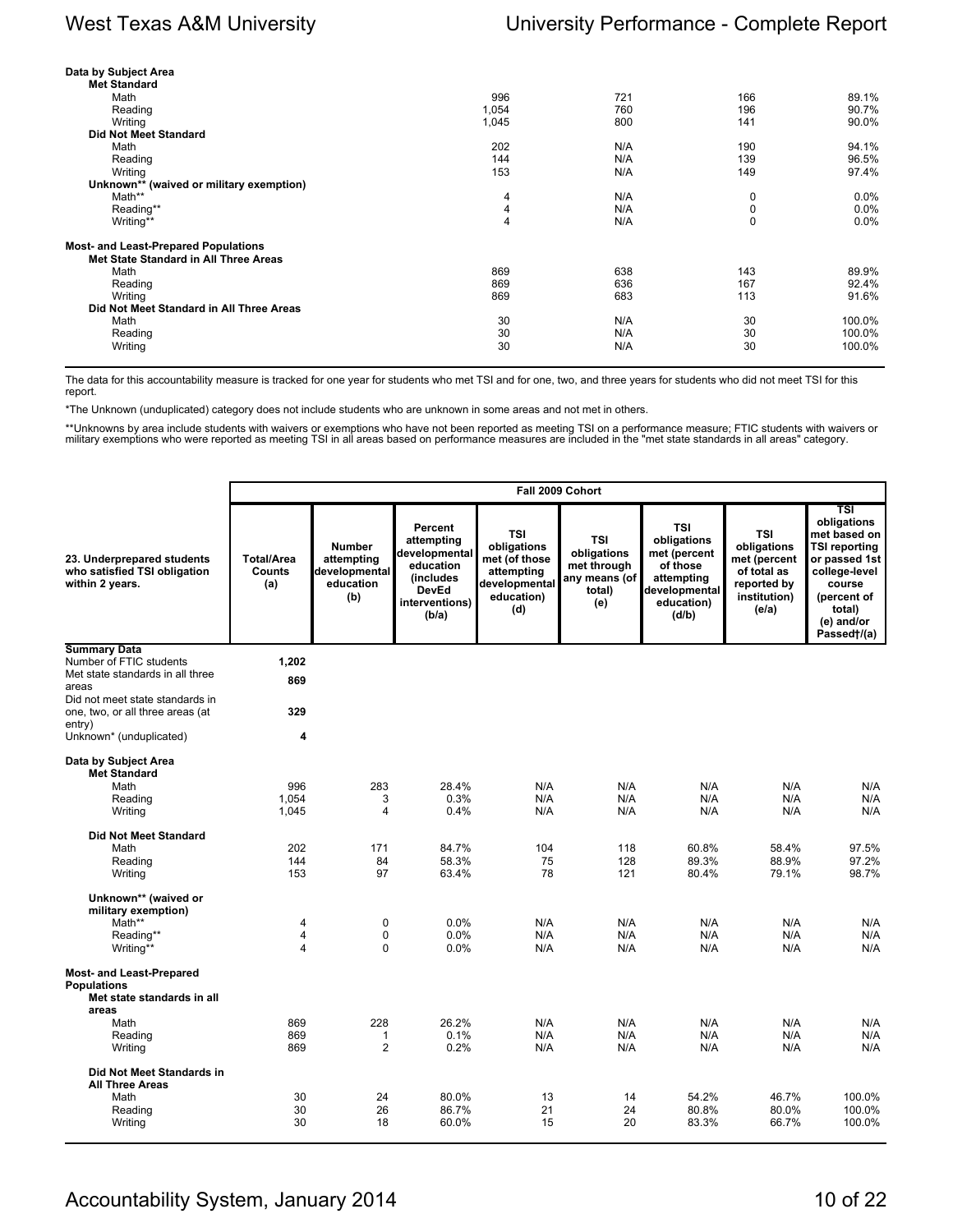\*The Unknown (unduplicated) category does not include students who are unknown in some areas and not met in others.

\*\*Unknowns by area include students with waivers or exemptions who have not been reported as meeting TSI on a performance measure; FTIC students with waivers or military exemptions who were reported as meeting TSI in all areas based on performance measures are included in the "met state standards in all areas" category.

†Passed is the number of students who passed a first college-level course as shown on measure #22.

|                                                                                                                                                                                                                                  |                                | Fall 2009 Cohort                                         |                                          |
|----------------------------------------------------------------------------------------------------------------------------------------------------------------------------------------------------------------------------------|--------------------------------|----------------------------------------------------------|------------------------------------------|
| 24. Percent of students who return the following fall.                                                                                                                                                                           | <b>Total</b><br>(a)            | Number returning Percent returning<br>(Fall 2010)<br>(b) | (Fall 2010)<br>(b/a)                     |
| <b>Summary Data</b><br>Number of FTIC students<br>Met state standards in all areas<br>Did not meet state standards in one, two, or all three areas<br>Did not meet state standards in all three areas<br>Unknown* (unduplicated) | 1,202<br>869<br>329<br>30<br>4 | 957<br>731<br>226<br>19<br>$\Omega$                      | 80<br>84.1%<br>68.7%<br>63.3%<br>$0.0\%$ |
| Data by Subject Area<br><b>Met Standard by Area</b><br>Math<br>Reading<br>Writing                                                                                                                                                | 996<br>1,054<br>1,045          | 822<br>858<br>855                                        | 82.5%<br>81.4%<br>81.8%                  |
| Did Not Meet Standard by Area<br>Math<br>Reading<br>Writing                                                                                                                                                                      | 202<br>144<br>153              | 135<br>99<br>102                                         | 66.8%<br>68.8%<br>66.7%                  |
| Unknown** by Area (waived or military exemption)<br>Math<br>Reading<br>Writing                                                                                                                                                   | 4<br>4<br>4                    | 0<br>0<br>$\Omega$                                       | $0.0\%$<br>$0.0\%$<br>0.0%               |

\*The Unknown (unduplicated) category does not include students who are unknown in some areas and not met in others.

\*\*Unknowns by area include students with waivers or exemptions who have not been reported as meeting TSI on a performance measure; FTIC students with waivers or military exemptions who were reported as meeting TSI in all areas based on performance measures are included in the "met state standards in all areas" category.

|                                                                                                                                                 | <b>FY 2000</b> |                     | FY 2012   |                      | FY 2013   |                  | <b>Point Change</b><br>FY 2000 to<br>FY 2013 |
|-------------------------------------------------------------------------------------------------------------------------------------------------|----------------|---------------------|-----------|----------------------|-----------|------------------|----------------------------------------------|
| 25. Graduation of two-year college students<br>1-29 SCH<br>30 SCH or more<br>Source: CBM001 and CBM009.                                         | 51<br>173      | 33.3%<br>$(46.6\%)$ | 60<br>284 | $46.2\%$<br>$58.4\%$ | 62<br>287 | 45.3%)<br>55.9%) | 12.0<br>9.3                                  |
| 26. Percentage of baccalaureate graduates by SCH completed at two-vear<br>colleges:<br>1-29 SCH<br>30 SCH or more<br>Source: CBM001 and CBM009. |                | 30.7%<br>27.5%      |           | 35.4%<br>35.1%       |           | 37.6%<br>34.3%   | 6.9<br>6.8                                   |

|                                                                                                                                                                                                                                                                                     | Cohort                               | Rate                   | Cohort                               | Rate                   | Cohort                               | Rate                                         |
|-------------------------------------------------------------------------------------------------------------------------------------------------------------------------------------------------------------------------------------------------------------------------------------|--------------------------------------|------------------------|--------------------------------------|------------------------|--------------------------------------|----------------------------------------------|
| 27. Graduation Rates<br>Master's<br>Doctoral                                                                                                                                                                                                                                        | <b>Fall 1995</b><br><b>Fall 1990</b> | 26.9%<br>N/A           | <b>Fall 2007</b><br><b>Fall 2002</b> | 68.8%<br>N/A           | <b>Fall 2008</b><br><b>Fall 2003</b> | 67.5%<br>66.7%                               |
|                                                                                                                                                                                                                                                                                     |                                      | FY 2009                | FY 2011                              |                        | FY 2012                              | <b>Point Change</b><br>FY 2009 to<br>FY 2012 |
| Baccalaureate graduate success<br>28. Percent of baccalaureate graduates who are employed or enrolled in a Texas graduate<br>program or professional school                                                                                                                         |                                      | 82.5%                  |                                      | 81.6%                  | 80.7%                                | $-1.8$                                       |
|                                                                                                                                                                                                                                                                                     |                                      | FY 2009                | FY 2011                              |                        | FY 2012                              | <b>Point Change</b><br>FY 2009 to<br>FY 2012 |
| <b>Baccalaureate Graduates Employment/Enrollment Status</b><br>29. Employed in 4th quarter in which program year ends<br>30. In graduate or professional school in Texas in fall of the next FY<br>31. Employed in Texas and enrolled in a graduate or professional school in Texas |                                      | 66.7%<br>3.5%<br>12.2% |                                      | 64.5%<br>5.3%<br>11.7% | 63.8%<br>5.4%<br>11.5%               | $-2.9$<br>1.9<br>$-0.7$                      |

For more detailed information on enrollments and employment of graduates and other leavers, go to: http://txhighereddata.org/reports/performance/ctcasalf/exitcohorts/

|                                                                                                                     | <b>Fall 2000 FTSE/</b> | <b>Fall 2011 FTSE/</b> | <b>Fall 2012 FTSE/</b> |
|---------------------------------------------------------------------------------------------------------------------|------------------------|------------------------|------------------------|
|                                                                                                                     | FY 2001 UG Dearees     | FY 2012 UG Dearees     | FY 2013 UG Dearees     |
| 32. Undergraduate efficiency ratio<br>Ratio of Undergraduate FTSE to Undergraduate<br>Baccalaureate Degrees Awarded | N/A                    | 4.45                   | 4                      |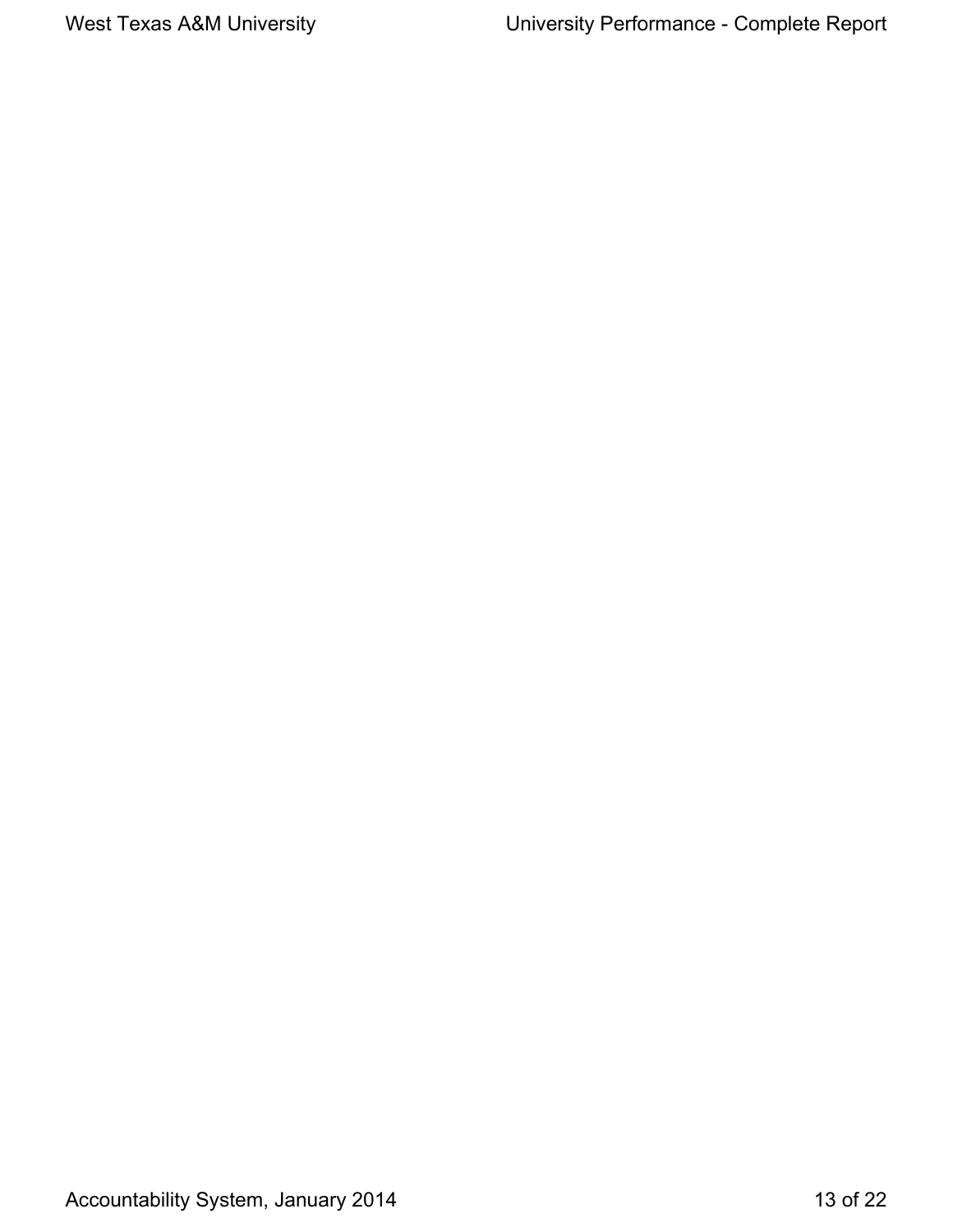|                                                                                                                                | West                                                | <b>Comprehensive Group</b><br><b>Out-of-State Peers</b>                      |                                                                        |                                                         |                                                    | <b>Institution's Out-of-State Peers</b>                       |
|--------------------------------------------------------------------------------------------------------------------------------|-----------------------------------------------------|------------------------------------------------------------------------------|------------------------------------------------------------------------|---------------------------------------------------------|----------------------------------------------------|---------------------------------------------------------------|
|                                                                                                                                | <b>Texas</b><br><b>A&amp;M</b><br><b>University</b> | <b>ARKANSAS</b><br><b>STATE</b><br><b>UNIVERSITY -</b><br><b>MAIN CAMPUS</b> | <b>CENTRAL</b><br><b>MISSOURI</b><br><b>STATE</b><br><b>UNIVERSITY</b> | <b>APPALACHIAN</b><br><b>STATE</b><br><b>UNIVERSITY</b> | <b>MURRAY</b><br><b>STATE</b><br><b>UNIVERSITY</b> | <b>TENNESSEE</b><br><b>TECHNOLOGICAL</b><br><b>UNIVERSITY</b> |
| Graduation Rate: Four, five,<br>and six-year graduation rates of<br>first-time, full-time degree<br>seeking undergraduates.    |                                                     |                                                                              |                                                                        |                                                         |                                                    |                                                               |
| 4-Year Rate                                                                                                                    | 24%                                                 | 21.0%                                                                        | 28.0%                                                                  | 40.0%                                                   | 28.0%                                              | 20.0%                                                         |
| 5-Year Rate                                                                                                                    | 38%                                                 | 34.0%                                                                        | 45.0%                                                                  | 63.0%                                                   | 48.0%                                              | 44.0%                                                         |
| 6-Year Rate                                                                                                                    | 44%                                                 | 39.0%                                                                        | 49.0%                                                                  | 66.0%                                                   | 54.0%                                              | 52.0%                                                         |
| Degrees Awarded: Number of<br>graduates by level, race/ethnicity<br>and gender.                                                |                                                     |                                                                              |                                                                        |                                                         |                                                    |                                                               |
| <b>Total Degrees</b>                                                                                                           | 1,617                                               | 3,997                                                                        | 2,540                                                                  | 4,306                                                   | 2,278                                              | 2,166                                                         |
| White                                                                                                                          | 1,190                                               | 3,085                                                                        | 2,022                                                                  | 3,840                                                   | 1,885                                              | 1,936                                                         |
| African American                                                                                                               | 44                                                  | 470                                                                          | 133                                                                    | 116                                                     | 147                                                | 64                                                            |
| Hispanic                                                                                                                       | 265                                                 | 67                                                                           | 39                                                                     | 106                                                     | 22                                                 | 40                                                            |
| Asian                                                                                                                          | 25                                                  | 20                                                                           | 36                                                                     | 66                                                      | 24                                                 | 19                                                            |
| Other                                                                                                                          | 93                                                  | 355                                                                          | 310                                                                    | 178                                                     | 200                                                | 107                                                           |
| Level                                                                                                                          |                                                     |                                                                              |                                                                        |                                                         |                                                    |                                                               |
| Associates                                                                                                                     | $\mathbf 0$                                         | 456                                                                          | $\mathbf 0$                                                            | $\mathbf 0$                                             | 13                                                 | $\mathbf 0$                                                   |
| <b>Bachelors</b>                                                                                                               | 1,297                                               | 1,641                                                                        | 1,796                                                                  | 3,435                                                   | 1,530                                              | 1,704                                                         |
| Master's                                                                                                                       | 315                                                 | 1,800                                                                        | 670                                                                    | 798                                                     | 732                                                | 347                                                           |
| Doctor's<br>Research/Scholarship                                                                                               | 5                                                   | 17                                                                           | 0                                                                      | 13                                                      | 0                                                  | 18                                                            |
| Doctor's Professional<br>Practice                                                                                              | 0                                                   | 23                                                                           | 0                                                                      | 0                                                       | $\mathbf 0$                                        | $\mathbf 0$                                                   |
| Gender                                                                                                                         |                                                     |                                                                              |                                                                        |                                                         |                                                    |                                                               |
| Male                                                                                                                           | 648                                                 | 1,287                                                                        | 1,107                                                                  | 1,910                                                   | 846                                                | 1,014                                                         |
| Female                                                                                                                         | 969                                                 | 2,710                                                                        | 1,433                                                                  | 2,396                                                   | 1,432                                              | 1,152                                                         |
| Graduation Rate: Percent of<br>first-time, degree-seeking<br>undergraduates who have<br>graduated after six academic<br>years. |                                                     |                                                                              |                                                                        |                                                         |                                                    |                                                               |
| <b>Total</b>                                                                                                                   | 44.0%                                               | 40.0%                                                                        | 49.0%                                                                  | 66.0%                                                   | 54.0%                                              | 52.0%                                                         |
| White                                                                                                                          | 48.0%                                               | 43.0%                                                                        | 54.0%                                                                  | 67.0%                                                   | 55.0%                                              | 53.0%                                                         |
| African American                                                                                                               | 21.0%                                               | 25.0%                                                                        | 33.0%                                                                  | 62.0%                                                   | 45.0%                                              | 35.0%                                                         |
| Hispanic                                                                                                                       | 37.0%                                               | 24.0%                                                                        | 35.0%                                                                  | 59.0%                                                   | 48.0%                                              | 52.0%                                                         |
| Asian                                                                                                                          | 36.0%                                               | 71.0%                                                                        | 50.0%                                                                  | 76.0%                                                   | 30.0%                                              | 60.0%                                                         |
| American Indian or Alaska<br><b>Native</b>                                                                                     | 42.0%                                               | 20.0%                                                                        | 50.0%                                                                  | 50.0%                                                   | 57.0%                                              | 50.0%                                                         |
| Unknown                                                                                                                        | N/A                                                 | 33.0%                                                                        | 20.0%                                                                  | 66.0%                                                   | 44.0%                                              | 40.0%                                                         |
| Nonresident Alien                                                                                                              | 86.0%                                               | 50.0%                                                                        | 52.0%                                                                  | 45.0%                                                   | 67.0%                                              | 50.0%                                                         |
| Graduates in Key Fields:<br>Number of degrees awarded in<br>specific fields by level.                                          |                                                     |                                                                              |                                                                        |                                                         |                                                    |                                                               |
| <b>Computer Science</b>                                                                                                        | 6                                                   | 47                                                                           | 100                                                                    | 30                                                      | 54                                                 | 50                                                            |
| Engineering                                                                                                                    | 43                                                  | 63                                                                           | 205                                                                    | 102                                                     | 163                                                | 332                                                           |
| Math                                                                                                                           | 9                                                   | 18                                                                           | 6                                                                      | 25                                                      | 24                                                 | 10                                                            |
| <b>Physical Science</b>                                                                                                        | 13                                                  | 38                                                                           | 15                                                                     | 74                                                      | 38                                                 | 55                                                            |
| <b>Nursing and Allied-Health</b><br>Graduates: Number of degrees<br>awarded in nursing/allied-health<br>by level.              |                                                     |                                                                              |                                                                        |                                                         |                                                    |                                                               |
| <b>Total Degrees</b>                                                                                                           | 176                                                 | 525                                                                          | 222                                                                    | 206                                                     | 248                                                | 88                                                            |
| Certificate                                                                                                                    | 0                                                   | $\overline{c}$                                                               | 0                                                                      | 0                                                       | $\mathbf 0$                                        | 0                                                             |
| Associates                                                                                                                     | 0                                                   | 150                                                                          | 0                                                                      | 0                                                       | 0                                                  | $\Omega$                                                      |
| <b>Bachelors</b>                                                                                                               | 135                                                 | 238                                                                          | 159                                                                    | 155                                                     | 204                                                | 74                                                            |
| Master's                                                                                                                       | 41                                                  | 112                                                                          | 63                                                                     | 51                                                      | 44                                                 | 14                                                            |
|                                                                                                                                |                                                     |                                                                              |                                                                        |                                                         |                                                    |                                                               |

## Accountability System, January 2014 14 of 22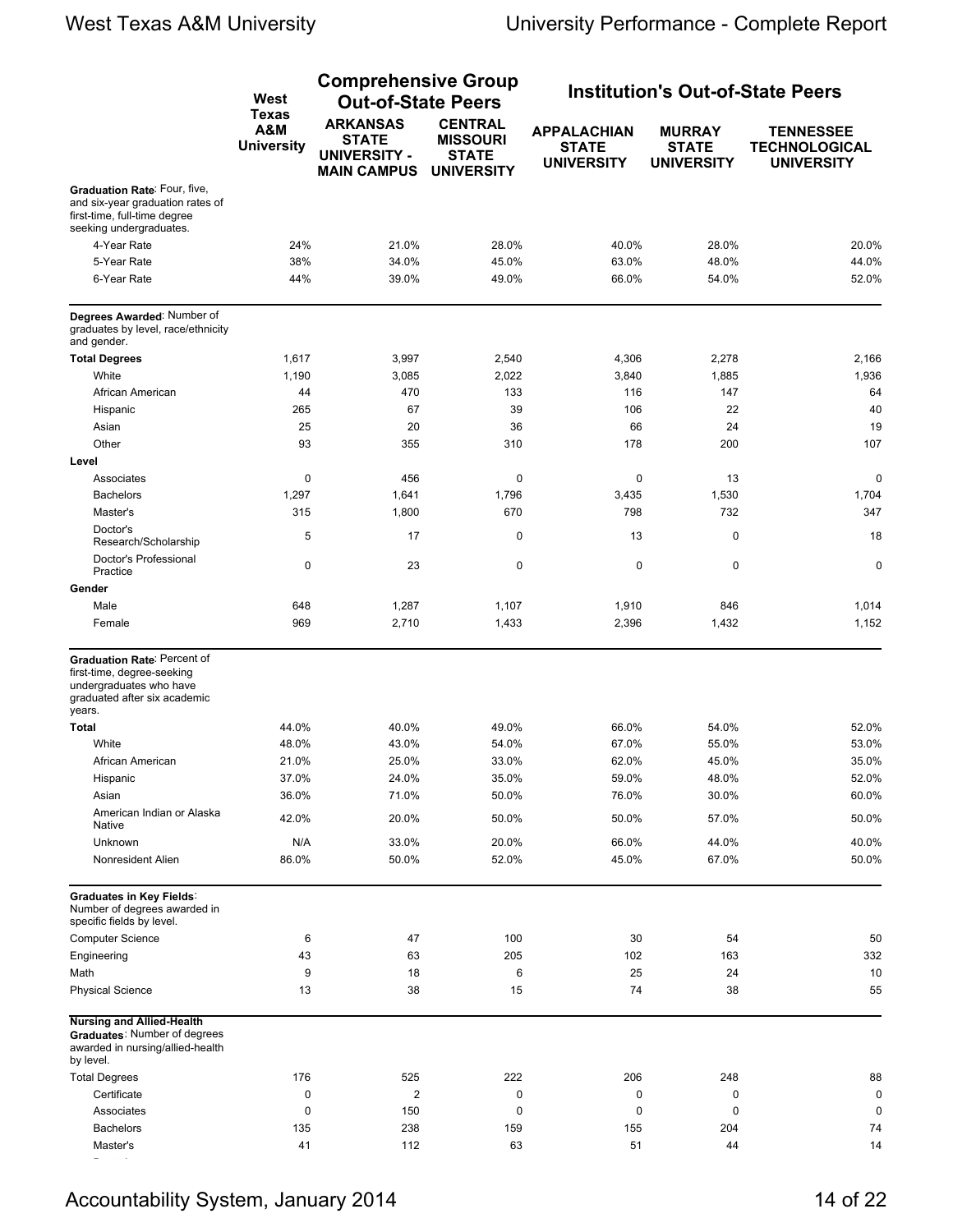| Doctor's<br>Research/Scholarship |  |  |  |  |  | $\sim$ |
|----------------------------------|--|--|--|--|--|--------|
|----------------------------------|--|--|--|--|--|--------|

### **Graduates Detail (FY 2013 )- West Texas A&M University**

#### **Success**

By 2015, increase by 50 percent the number of degrees, certificates, and other identifiable student successes from high quality programs.

#### **By Level, Race/Ethnicity:**

| <b>Race/Ethnicity</b> |     |     | Doctor's<br>Associate's Bachelor's Master's Research/<br>Scholarship | Doctor's<br><b>Professional Total</b><br><b>Practice</b> |       |
|-----------------------|-----|-----|----------------------------------------------------------------------|----------------------------------------------------------|-------|
| <b>White</b>          | 976 | 270 |                                                                      |                                                          | 1,246 |
| African American      | 46  | 16  |                                                                      |                                                          | 62    |
| Hispanic              | 282 | 44  |                                                                      |                                                          | 326   |
| Asian                 | 21  |     |                                                                      |                                                          | 28    |
| International         |     |     |                                                                      |                                                          |       |
| Other                 | 50  | 48  |                                                                      |                                                          | 98    |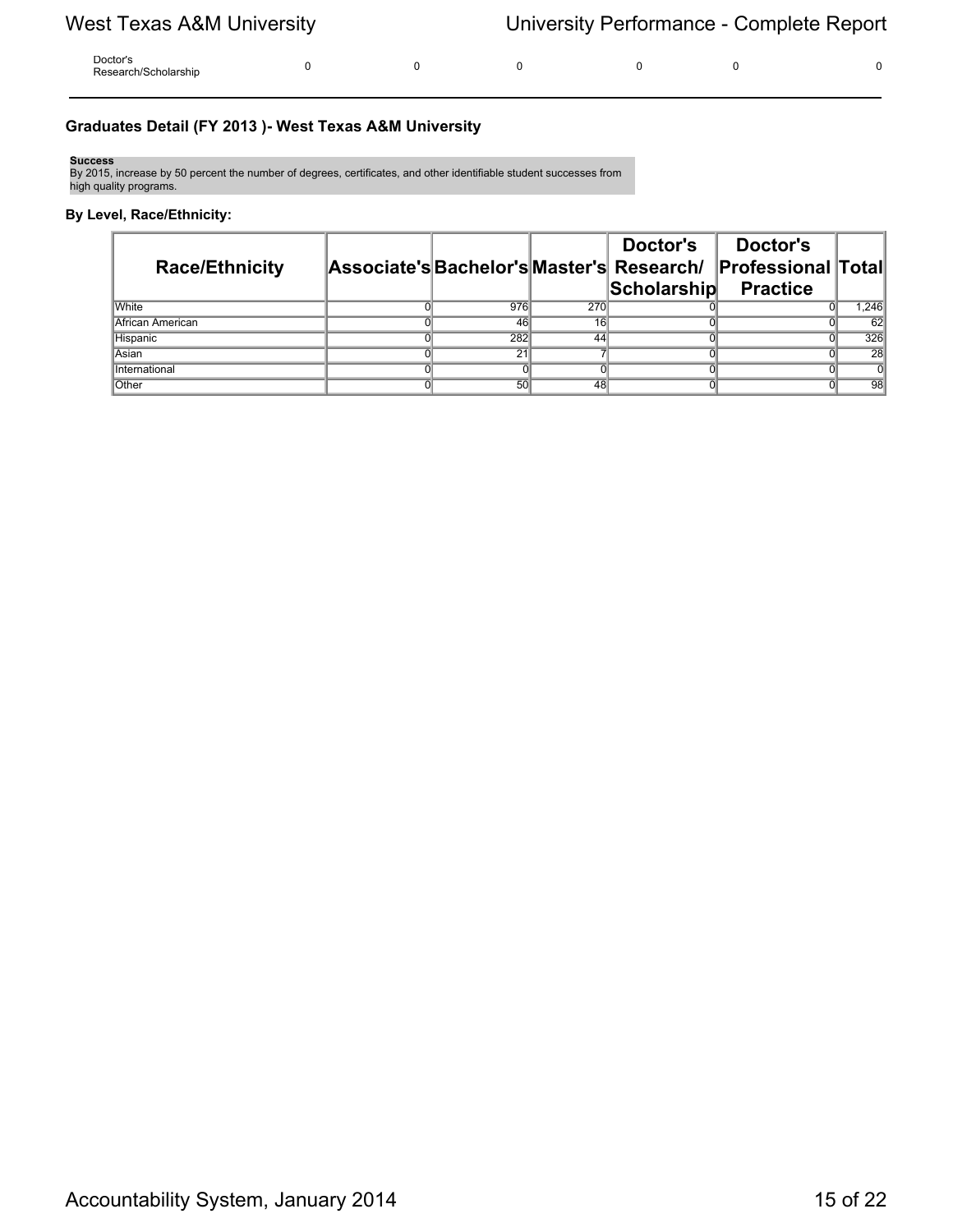#### **Excellence - Key Measures**

| <b>Faculty Teaching</b>                                      |                  |                  |                  |                                                                |
|--------------------------------------------------------------|------------------|------------------|------------------|----------------------------------------------------------------|
|                                                              | <b>Fall 2000</b> | <b>Fall 2011</b> | <b>Fall 2012</b> | <b>Point Change</b><br><b>Fall 2000 to</b><br><b>Fall 2012</b> |
| 33. Tenured/tenure-track faculty teaching lower-division SCH | 52.9%            | 50.2%            | 49.0%            | $-3.9$                                                         |

#### **Student/Faculty Ratio**

| 34. Full-time student equivalents (FTSE) divided by full-time equivalent (FTE) faculty. |                  |                      |                                      |        |               |      |                     |                             |     |                         |  |  |
|-----------------------------------------------------------------------------------------|------------------|----------------------|--------------------------------------|--------|---------------|------|---------------------|-----------------------------|-----|-------------------------|--|--|
|                                                                                         | <b>Fall 2000</b> |                      | <b>Fall 2011</b><br><b>Fall 2012</b> |        |               |      | %<br>Change<br>Fall |                             |     |                         |  |  |
|                                                                                         |                  | <b>FTSE I FTFE I</b> | <b>Ratio</b>                         | FTSE I | <b>FTFE</b> I |      |                     | Ratio I FTSE I FTFE I Ratio |     | 2000 to<br>Fall<br>2012 |  |  |
| <b>FTSE/FTFE Ratio</b>                                                                  | 5.218            | 241                  | 22:7                                 | 6.242  | 309           | 20:1 | 6,323               | 300                         | 21: | $-2.4%$                 |  |  |

#### **State and National Exams Success**

| 35. Certification and licensure rates |         |         |         |                                              |
|---------------------------------------|---------|---------|---------|----------------------------------------------|
|                                       | FY 2000 | FY 2012 | FY 2013 | <b>Point Change</b><br>FY 2010 to<br>FY 2013 |
| Law                                   | N/A     | N/A     | N/A     | N/A                                          |
| Pharmacy                              | N/A     | N/A     | N/A     | N/A                                          |
| Nursing                               | 96.4%   | 97.0%   | 97.3%   | 2.3                                          |
| Engineering                           | N/A     | N/A     | N/A     | N/A                                          |

#### **Tenured/Tenure-Track FTE Faculty**

|                                                                  | Fall 2000 | <b>Fall 2011</b> | <b>Fall 2012</b> | Point Change<br><b>Fall 2000 to</b><br>Fall 2012 |
|------------------------------------------------------------------|-----------|------------------|------------------|--------------------------------------------------|
| 36. Percent of FTE teaching faculty who are tenured/tenure-track | 60.1%     | 59.0%            | 70/              |                                                  |

#### **Quality Enhancement Plan**

#### **37. Quality Enhancement Plan, Including Reaffirmation Year**

West Texas A&M University has dedicated itself to enriching the complete student through a cohesive, thoughtful, and challenging Quality Enhancement Plan (QEP) plan to engage the first year student. The QEP focuses on developing and implementing a program of initiatives for first year students that:

- Enhance collaborative learning
- Enrich educational experiences
- Establish climate for interdisciplinary exchange
- Cultivate leadership skills
- Develop community partnerships

For more information about these programs and to read the QEP plan, please navigate to the following website:

http://www.wtamu.edu/quality/wtamuqep.pdf

#### **Excellent Programs**

#### **38. Excellent Programs**

#### **Highlighted Excellent Programs 1**

The College of Business is committed to its vision of achieving recognition as an integral part of the Texas Panhandle's social and economic foundation. A major step toward achieving that goal came with AACSB Accreditation conferred in August 2012. Student highlights include 17 consecutive regional championships for the Students in Free Enterprise team and a student-managed investment fund that has increased asset value from \$100,000 initial contribution to over \$620,000 in portfolio value and over \$100,000 in scholarship support. Faculty highlights include research publications in Tier One journals and numerous named professorships.

#### **Highlighted Excellent Programs 2**

The Department of Agricultural Sciences has distinguished itself in teaching, research and service over the past 15 years. Student enrollment has increased by nearly 50%, with graduate enrollment doubling to over 75 students. Special item funding established research programs in areas important to the Panhandle, including the Dryland Agriculture Institute, the Equine Industry and Business program and the Environmental Agriculture program. These programs have been key in greatly increasing research expenditures in the department. The department also houses the university's only doctoral program.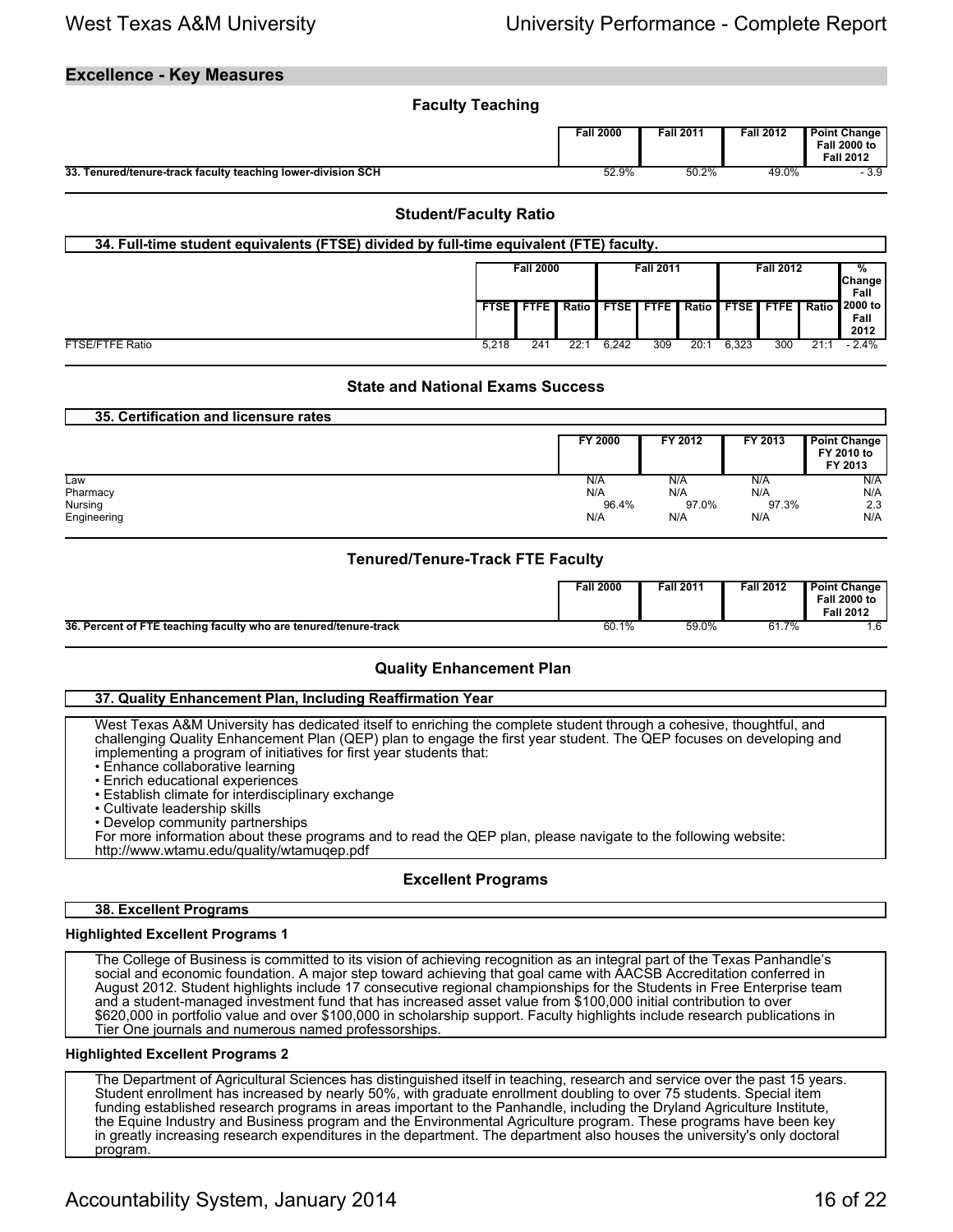#### **Excellence - Contextual Measures**

|                                                                                                                                                                      | <b>Fall 2000</b> | <b>Fall 2011</b> | <b>Fall 2012</b> | <b>Point Change</b> |  |
|----------------------------------------------------------------------------------------------------------------------------------------------------------------------|------------------|------------------|------------------|---------------------|--|
|                                                                                                                                                                      |                  |                  |                  |                     |  |
|                                                                                                                                                                      |                  |                  |                  | <b>Fall 2000 to</b> |  |
|                                                                                                                                                                      |                  |                  |                  | <b>Fall 2012</b>    |  |
| 39. FTE tenured/tenure-track faculty demographics                                                                                                                    |                  |                  |                  |                     |  |
| <b>Ethnicity</b>                                                                                                                                                     |                  |                  |                  |                     |  |
| Total                                                                                                                                                                | 60.1%            | 59.0%            | 61.7%*           | 1.6                 |  |
| White                                                                                                                                                                | 60.4%            | 58.1%            | 61.0%            | 0.6                 |  |
| African American                                                                                                                                                     | 26.0%            | 74.1%            | 76.9%            | 50.9                |  |
| Hispanic                                                                                                                                                             | 21.2%            | 36.8%            | 26.3%            | 5.1                 |  |
| Asian                                                                                                                                                                | 78.5%            | 86.4%            | 92.0%            | 13.5                |  |
| International                                                                                                                                                        | N/A              | $0.0\%$          | $0.0\%$          | N/A                 |  |
| Other                                                                                                                                                                | 96.2%            | 61.7%            | 59.7%            | $-36.5$             |  |
| Gender                                                                                                                                                               |                  |                  |                  |                     |  |
| Male                                                                                                                                                                 | 75.4%            | 67.3%            | 72.7%            | $-2.7$              |  |
| Female                                                                                                                                                               | 39.8%            | 48.5%            | 48.2%            | 8.4                 |  |
| *Hispanic faculty members, except international ones, are counted as Hispanic. Faculty who are "Multi-Racial one of which is African American" are included with the |                  |                  |                  |                     |  |

African American faculty. Asian includes Asian, Hawaiian, and Pacific Islanders. "Other" includes American Indian, Alaskan Native, Unknown, and two or more races, excluding African American. International faculty are shown as a separate category.

#### **Faculty Rank**

|                                                                                                                                                                      | Teaching<br><b>Assistants</b> | <b>Other Faculty</b> | <b>Instructor</b> | <b>Assistant</b><br>Professor | Associate<br><b>Professor</b> | <b>Professor</b> |
|----------------------------------------------------------------------------------------------------------------------------------------------------------------------|-------------------------------|----------------------|-------------------|-------------------------------|-------------------------------|------------------|
| 40. Faculty Rank (Fall 2012)                                                                                                                                         |                               |                      |                   |                               |                               |                  |
| <b>Faculty Ethnicity</b>                                                                                                                                             |                               |                      |                   |                               |                               |                  |
| Total*                                                                                                                                                               |                               | 186                  |                   | 76                            | 58                            | 60               |
| White                                                                                                                                                                |                               | 164                  |                   | 60                            | 53                            | 54               |
| African American                                                                                                                                                     |                               |                      |                   |                               |                               |                  |
| Hispanic                                                                                                                                                             |                               | 14                   |                   |                               |                               |                  |
| Asian                                                                                                                                                                |                               |                      |                   |                               |                               |                  |
| International                                                                                                                                                        |                               |                      |                   |                               |                               |                  |
| Other                                                                                                                                                                |                               |                      |                   |                               |                               |                  |
| <b>Faculty Gender</b>                                                                                                                                                |                               |                      |                   |                               |                               |                  |
| Male                                                                                                                                                                 |                               | 78                   |                   | 48                            | 36                            | 44               |
| Female                                                                                                                                                               |                               | 108                  |                   | 28                            | 22                            | 16               |
| *Hispanic faculty members, except international ones, are counted as Hispanic. Faculty who are "Multi-Racial one of which is African American" are included with the |                               |                      |                   |                               |                               |                  |

African American faculty. Asian includes Asian, Hawaiian, and Pacific Islanders. "Other" includes American Indian, Alaskan Native, Unknown, and two or more races, excluding African American. International faculty are shown as a separate category.

#### **Faculty Salary by Rank**

|                                | FY 2002  | FY 2012  | FY 2013  | % Change<br>FY 2002 to<br>FY 2013 | <b>National</b><br>Average<br>(FY 2013) | % National<br>Average |
|--------------------------------|----------|----------|----------|-----------------------------------|-----------------------------------------|-----------------------|
| 41. Faculty Salary Comparisons |          |          |          |                                   |                                         |                       |
| Professor                      | \$63,213 | \$84,079 | \$84,231 | 33.2%                             | \$112.199                               | 75%                   |
| Associate Professor            | \$52,050 | \$65.662 | \$65,634 | 26.1%                             | \$79.575                                | 82%                   |
| <b>Assistant Professor</b>     | \$45,277 | \$61.180 | \$63,053 | 39.3%                             | \$68,318                                | 92%                   |
| Instructor                     |          | \$0      | \$0      | N/A                               | \$47.289                                | 0%                    |

|                                               | <b>Fall 2000</b> | <b>Fall 2012</b> | <b>Fall 2013</b> | %/Point<br>Change<br><b>Fall 2000 to</b><br><b>Fall 2013</b> |
|-----------------------------------------------|------------------|------------------|------------------|--------------------------------------------------------------|
| 42. Endowed Professorships and Chairs         |                  | 20               |                  | N/A                                                          |
| Percent unfilled                              | 100.0%           | 10.0%            | N/A              | N/A                                                          |
| Percent of total tenured/tenure-track faculty | 0.5%             | 10.3%            | N/A              | N/A                                                          |

#### **43. Nobel Prize Winners and National Academies**

| FY 2011 | FY 2012 | FY 2013 | % Change   |
|---------|---------|---------|------------|
|         |         |         | FY 2011 to |
|         |         |         | FY 2013    |

|  |  | 44. Other Faculty Awards |  |
|--|--|--------------------------|--|
|  |  |                          |  |

|  | '2011 | FY 2012<br>$\overline{\phantom{a}}$ | $72013$ | . n /<br><b>EV</b><br>$\overline{\phantom{a}}$<br>EV<br>201<br>2013 |  |
|--|-------|-------------------------------------|---------|---------------------------------------------------------------------|--|
|--|-------|-------------------------------------|---------|---------------------------------------------------------------------|--|

**West**

**Comprehensive Group**

**Out-of-State Peers Institution's Out-of-State Peers**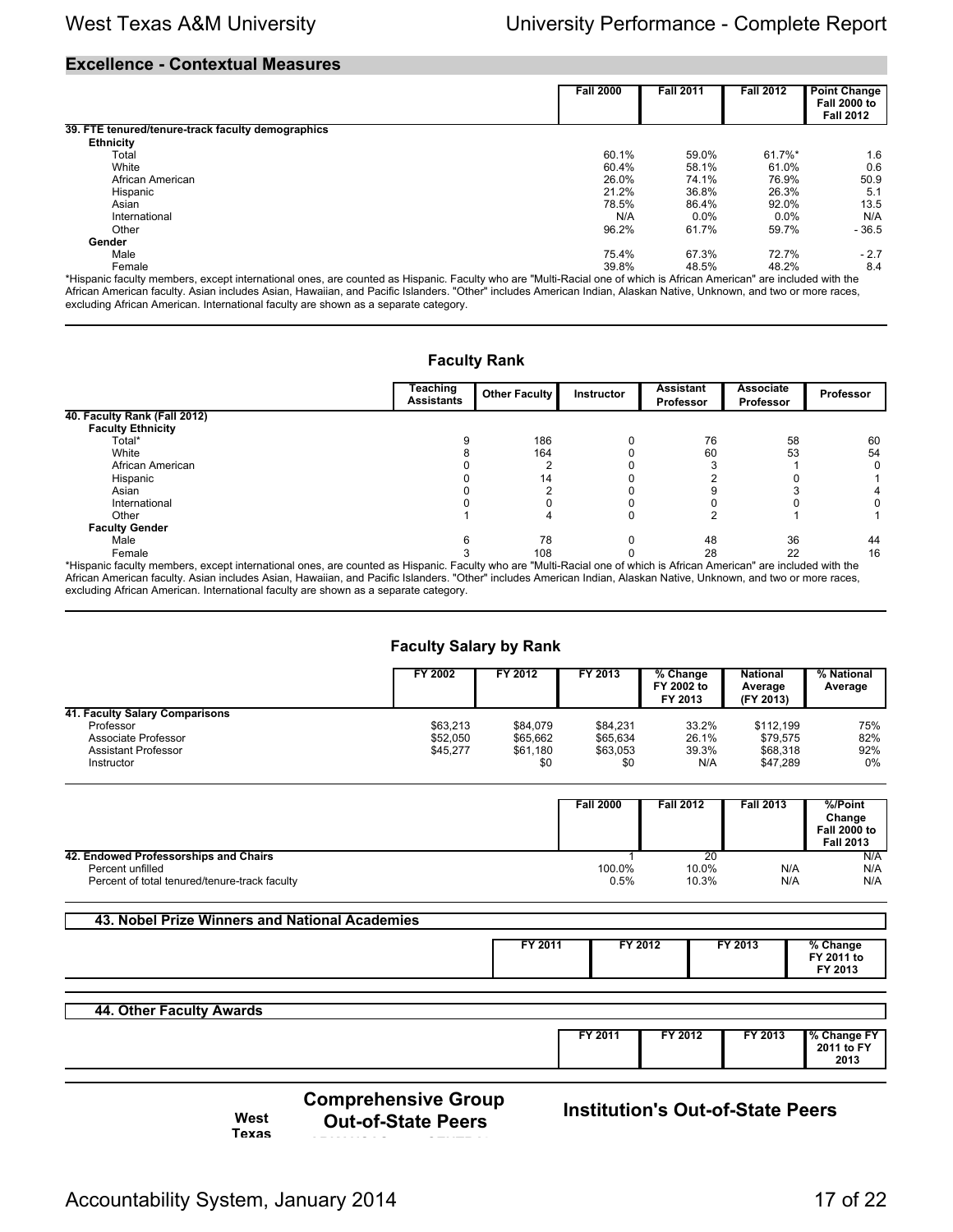|                                                                                                                             | $-$<br>A&M<br><b>University</b> | <b>ARKANSAS</b><br><b>STATE</b><br>UNIVERSITY -<br><b>MAIN CAMPUS</b> | <b>CENTRAL</b><br><b>MISSOURI</b><br><b>STATE</b><br><b>UNIVERSITY</b> | <b>APPALACHIAN</b><br><b>STATE</b><br><b>UNIVERSITY</b> | <b>MURRAY</b><br><b>STATE</b><br><b>UNIVERSITY</b> | <b>TENNESSEE</b><br><b>TECHNOLOGICAL</b><br><b>UNIVERSITY</b> |
|-----------------------------------------------------------------------------------------------------------------------------|---------------------------------|-----------------------------------------------------------------------|------------------------------------------------------------------------|---------------------------------------------------------|----------------------------------------------------|---------------------------------------------------------------|
| Tenure/Tenure-Track<br><b>Faculty</b><br>Percentage of all full-time<br>faculty members who are<br>tenured or tenure-track. |                                 |                                                                       |                                                                        |                                                         |                                                    |                                                               |
| Percent of<br>Tenured/Tenure-Track<br>faculty                                                                               | N/A                             | N/A                                                                   | N/A                                                                    | N/A                                                     | N/A                                                | N/A                                                           |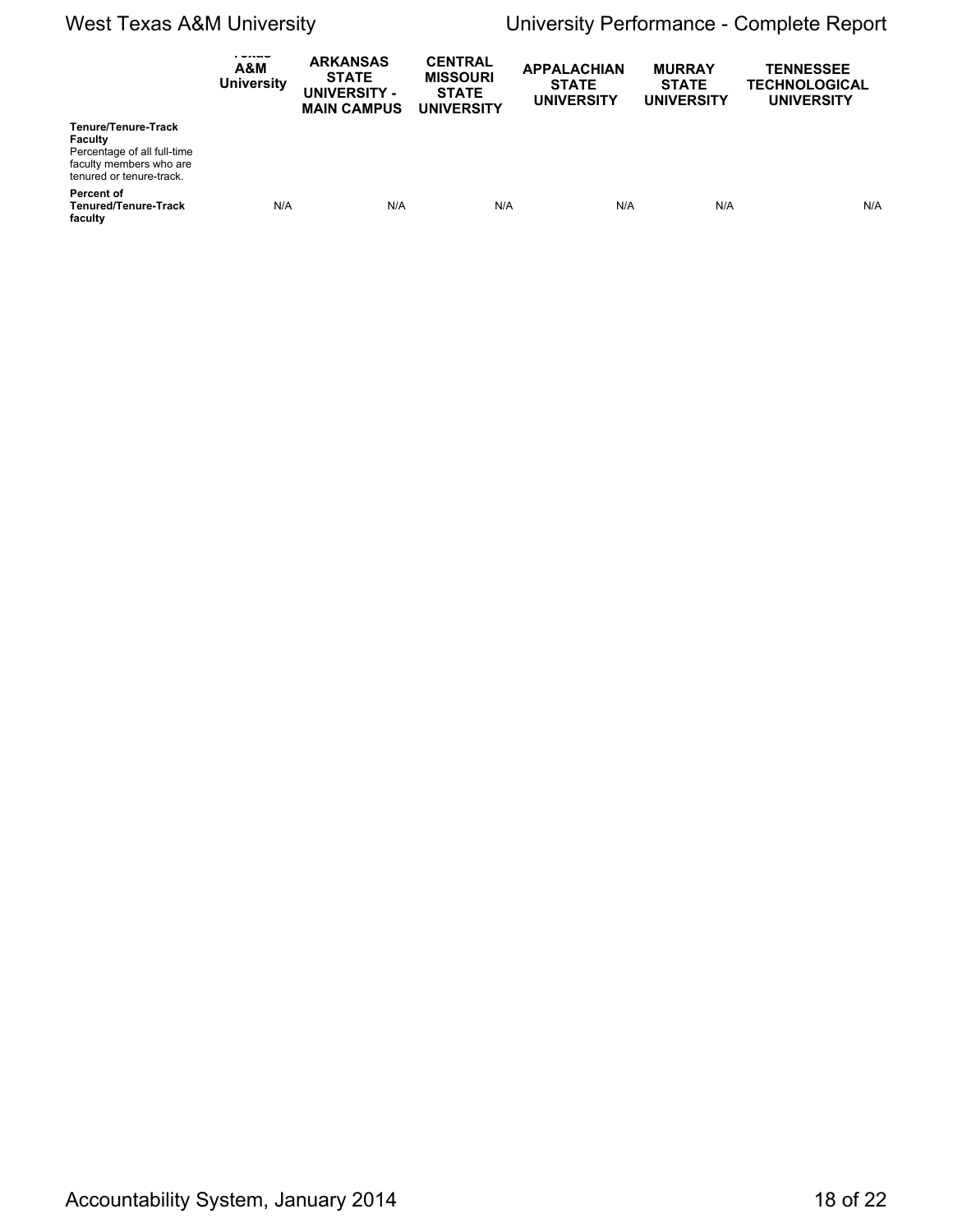### **Research - Key Measures**

#### **Federal and Private Research**

|                                                               | FY 2001  | $FY$ 2012 | FY 2013  | % Change<br>FY 2001 to<br>FY 2013 |
|---------------------------------------------------------------|----------|-----------|----------|-----------------------------------|
| 45. Federal and private research expenditures per FTE faculty | \$21,507 | \$13,702  | \$10,434 | 51.5%                             |

#### **Research Expenditures FY 2001 FY 2012 FY 2013 % Change FY 2001 to FY 2013 Institutional Closing the Gaps Target-Fall 2015**<br>\$8.000 **Closing the Gaps Completion 46. Research expenditures (\$ Million)** \$4.745 <sup>\*</sup> \$6.176 \$5.159 \$6.5% \$8.000 \$64.5% \$8.000 \$64.5%

#### **Sponsored Research Funds**

|                                                                                        | 2009 | FY 2012 | TY 2013 | ' Point Change<br>TY 2009 to<br>$Y$ 2013 |
|----------------------------------------------------------------------------------------|------|---------|---------|------------------------------------------|
| 47<br>) research funds per revenue appropriations.<br>deral and private<br>(sponsored) | 7.6% | 6.9%    | ວ.ວ″⁄o  | . .                                      |



**Source: THECB Annual Research Expenditures Report and Sources & Uses Source: THECB Annual Research Expenditures Report and Sources & Uses**

#### **Research - Contextual Measures**

|                                                                                     | FY 2001 | FY 2012 | FY 2013 | % Change<br>FY 2001 to<br>FY 2013 |
|-------------------------------------------------------------------------------------|---------|---------|---------|-----------------------------------|
| 48. Research Expenditures by Source (\$ Millions)                                   | \$4.745 | \$6.176 | \$5.159 | 8.7%                              |
| Federal                                                                             | \$2,900 | \$1.628 | \$1.343 | - 53.7%                           |
| State                                                                               | \$1.623 | \$3.679 | \$3.227 | 98.8%                             |
| Private                                                                             | \$0.221 | \$0.869 | \$0.589 | 166.9%                            |
| Institutional                                                                       | \$0.000 | \$0.000 | \$0.000 | N/A                               |
| Restricted Research Expenditures (amount shown is a subset of the categories above) | \$2.226 | \$2.843 | \$2.173 | $-2.4%$                           |

| For information on restricted research expenditures, go to http://www.thecb.state.tx.us/RDF |         |         |         |         |                                   |  |  |
|---------------------------------------------------------------------------------------------|---------|---------|---------|---------|-----------------------------------|--|--|
|                                                                                             | FY 2007 | FY 2011 | FY 2012 | FY 2013 | % Change<br>FY 2007 to<br>FY 2013 |  |  |
| 49. Faculty holding extramural research grants                                              |         |         |         |         |                                   |  |  |
| <b>Number</b>                                                                               | 30      | 39      | 40      | N/A     | N/A                               |  |  |
| Percent                                                                                     | 16.4%   | 20.1%   | 20.6%   | N/A     | N/A                               |  |  |

|                                                                                                               | FY 2001 | FY 2011 | FY 2012 | FY 2013    | % Change<br>FY 2001 to<br>FY 2013 |
|---------------------------------------------------------------------------------------------------------------|---------|---------|---------|------------|-----------------------------------|
| <b>Patents</b><br>50. Number of new U.S. patents issued or reissued.<br>51. Number of new patent applications |         |         |         | N/A<br>N/A | N/A<br>N/A                        |

# **Comprehensive Group**

### **Institution's Out-of-State Peers**

Accountability System, January 2014 19 of 22

**West Texas**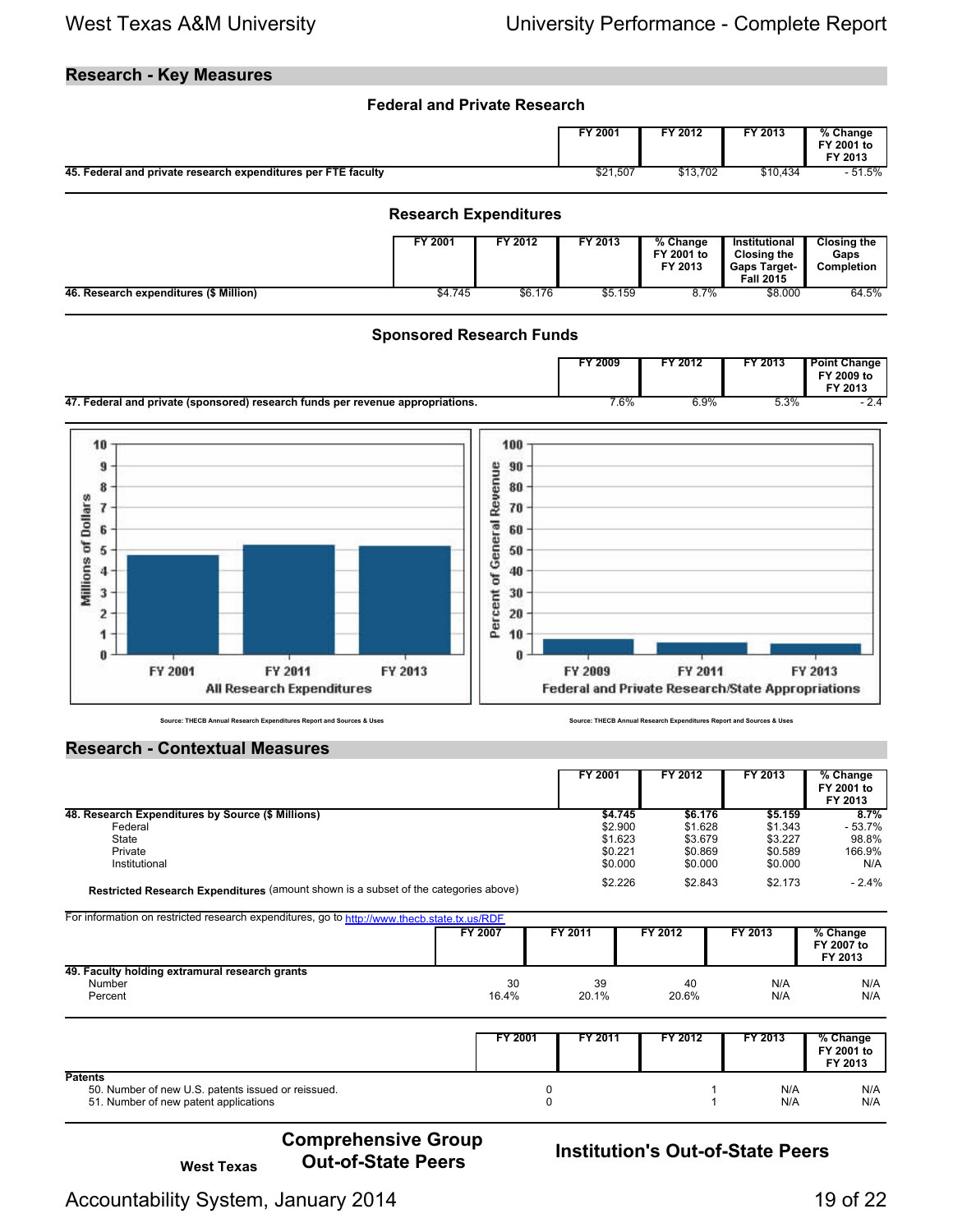|                                                                                                        | A&M<br><b>University</b> | <b>ARKANSAS</b><br><b>STATE</b><br><b>UNIVERSITY -</b><br><b>MAIN CAMPUS</b> | <b>CENTRAL</b><br><b>MISSOURI</b><br><b>STATE</b><br><b>UNIVERSITY</b> | <b>APPALACHIAN</b><br><b>STATE</b><br><b>UNIVERSITY</b> | <b>MURRAY</b><br><b>STATE</b><br><b>UNIVERSITY</b> | <b>TENNESSEE</b><br>TECHNOLOGICAL<br><b>UNIVERSITY</b> |
|--------------------------------------------------------------------------------------------------------|--------------------------|------------------------------------------------------------------------------|------------------------------------------------------------------------|---------------------------------------------------------|----------------------------------------------------|--------------------------------------------------------|
| Research<br><b>Expenditures</b><br>Current year<br>research<br>expenditures in<br>millions of dollars. |                          |                                                                              |                                                                        |                                                         |                                                    |                                                        |
| Research<br><b>Expenditures (\$</b><br>million)                                                        | \$6,650,363              | \$16,014,586                                                                 | \$807,964                                                              | \$3,120,542                                             | \$2,858,552                                        | \$9,703,179                                            |
| <b>Research Funds</b><br>Amount of<br>sponsored<br>(external/federal)<br>research funds.               |                          |                                                                              |                                                                        |                                                         |                                                    |                                                        |
| <b>Federal Research</b><br>Funds (\$ millions)                                                         | \$3,931,730              | \$11,094,105                                                                 | \$1,617,743                                                            | \$-                                                     | \$5,978,398                                        | \$8,529,386                                            |

**Source: IPEDS Fall 2012**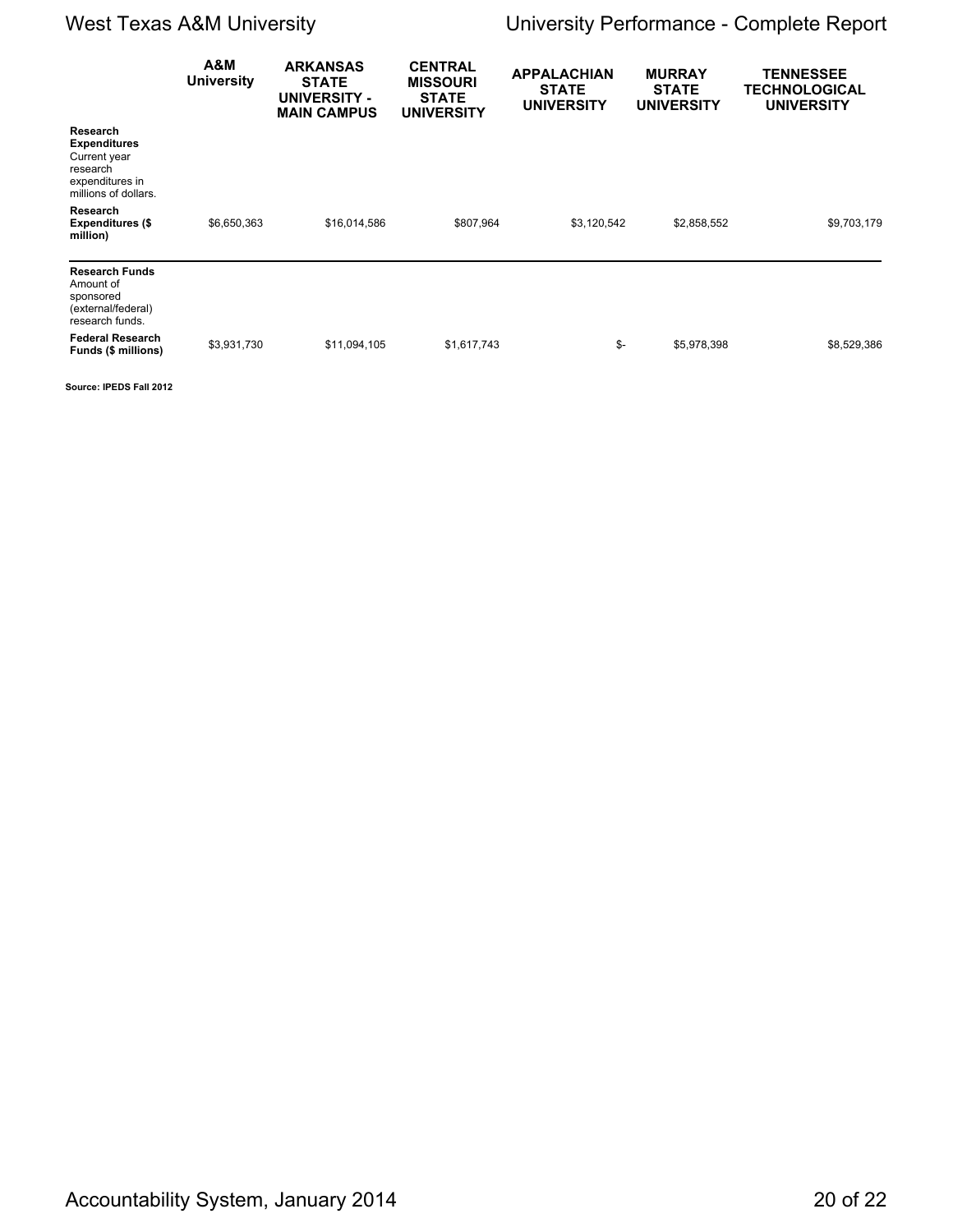### **Institutional Efficiency and Effectiveness - Key Measures**

| <b>Administrative Cost</b>                                |         |         |         |                                              |
|-----------------------------------------------------------|---------|---------|---------|----------------------------------------------|
|                                                           | FY 2000 | FY 2012 | FY 2013 | <b>Point Change</b><br>FY 2000 to<br>FY 2013 |
| 52. Administrative costs as a percent of operating budget | 8.1%    | 10.3%   | 11.2%   | $^{\circ}$ 1                                 |

#### **Space Usage Efficiency (SUE)**

| 53. Space usage efficiency measure of the effectiveness and efficiency of existing teaching space utilization.<br>Classroom and lab passing score is 75 and overall passing score is 150. |                  |                  |  |  |  |
|-------------------------------------------------------------------------------------------------------------------------------------------------------------------------------------------|------------------|------------------|--|--|--|
|                                                                                                                                                                                           | <b>Fall 2012</b> | <b>Fall 2013</b> |  |  |  |
| Classroom space use efficiency                                                                                                                                                            |                  |                  |  |  |  |
| Lab space use efficiency                                                                                                                                                                  | 67               | 49               |  |  |  |
| Overall space use efficiency                                                                                                                                                              | 108              | 90               |  |  |  |

#### **Appropriated Funds per FTE Faculty**

#### **54. State appropriations divided by full-time equivalent students and annual full-time equivalent teaching faculty.**

|                                    | FY 2001  | FY 2012  | FY 2013  | % Change<br>FY 2001 to<br>FY 2013 |
|------------------------------------|----------|----------|----------|-----------------------------------|
| Appropriated funds per FTE student | \$5.768  | \$5,481  | \$5.423  | $-6.0\%$                          |
| Appropriated funds per FTE faculty | \$64,081 | \$59,741 | \$60,853 | - 5.0%                            |

#### **Historically Underutilized Business (HUB)**

|                                                      | FY 2000 | FY 2012 | FY 2013 | %/Point<br>Change<br>FY 2000 to<br>FY 2013 |
|------------------------------------------------------|---------|---------|---------|--------------------------------------------|
| 55. HUB Expenditures without construction (Millions) | \$0.575 | \$1.842 | \$1.632 | 183.9%                                     |
| Percent of total expenditures                        | 4.4%    | 10.7%   | 10.4%   | 6.0                                        |
| <b>HUB Expenditures with construction (Millions)</b> | \$1.086 | \$4.167 | \$3.060 | 181.8%                                     |
| Percent of total expenditures                        | 8.2%    | 24.3%   | 19.4%   | 11.2                                       |

#### **Operating Expenses per FTE Student**

|                                        | FY 2001  | FY 2012  | FY 2013  | % Change<br>FY 2001 to<br>FY 2013 |
|----------------------------------------|----------|----------|----------|-----------------------------------|
| 56. Operating expenses per FTE student | \$10,665 | \$13,058 | \$12,506 | 17.3%                             |

#### **Total Revenue per FTE Student and FTE teaching Faculty**

|                                                         | FY 2000               | FY 2012               | FY 2013               | % Change<br>FY 2000 to<br>FY 2013 |
|---------------------------------------------------------|-----------------------|-----------------------|-----------------------|-----------------------------------|
| 57. Total revenue<br>Per FTE student<br>Per FTE faculty | \$10,355<br>\$115.174 | \$14,606<br>\$159,206 | \$15,617<br>\$175,231 | 50.8%<br>52.1%                    |

#### **Institutional Efficiency and Effectiveness - Contextual Measures**

|                                                                                                                                                                                                              | <b>Fall 2000</b>           | <b>Fall 2012</b>             | <b>Fall 2013</b>             | %/Point<br>Change<br>Fall 2000 to<br><b>Fall 2013</b> |
|--------------------------------------------------------------------------------------------------------------------------------------------------------------------------------------------------------------|----------------------------|------------------------------|------------------------------|-------------------------------------------------------|
| <b>Class Size</b><br>58. Average class size<br>Median class size<br>59. Percentage of undergraduate classes with less than 20 students<br>60. Percentage of undergraduate classes with more than 50 students | 32<br>26<br>29.7%<br>10.0% | 29<br>24<br>31.0%<br>$9.0\%$ | 31<br>26<br>29.5%<br>$9.8\%$ | $-3.1\%$<br>$0.0\%$<br>$-0.2$<br>$-0.2$               |
|                                                                                                                                                                                                              | <b>FY 2000</b>             | FY 2013                      | FY 2014                      | $%$ Change<br>FY 2000 to<br>FY 2014                   |
| 61. Average cost of resident undergraduate tuition and fees for 30 SCH.                                                                                                                                      | \$2,413                    | \$6,709                      | \$6,969                      | 188.8%                                                |

| <b>Fall 2012</b> | <b>Fall 2000</b><br>. |
|------------------|-----------------------|
|                  |                       |
|                  |                       |
|                  |                       |